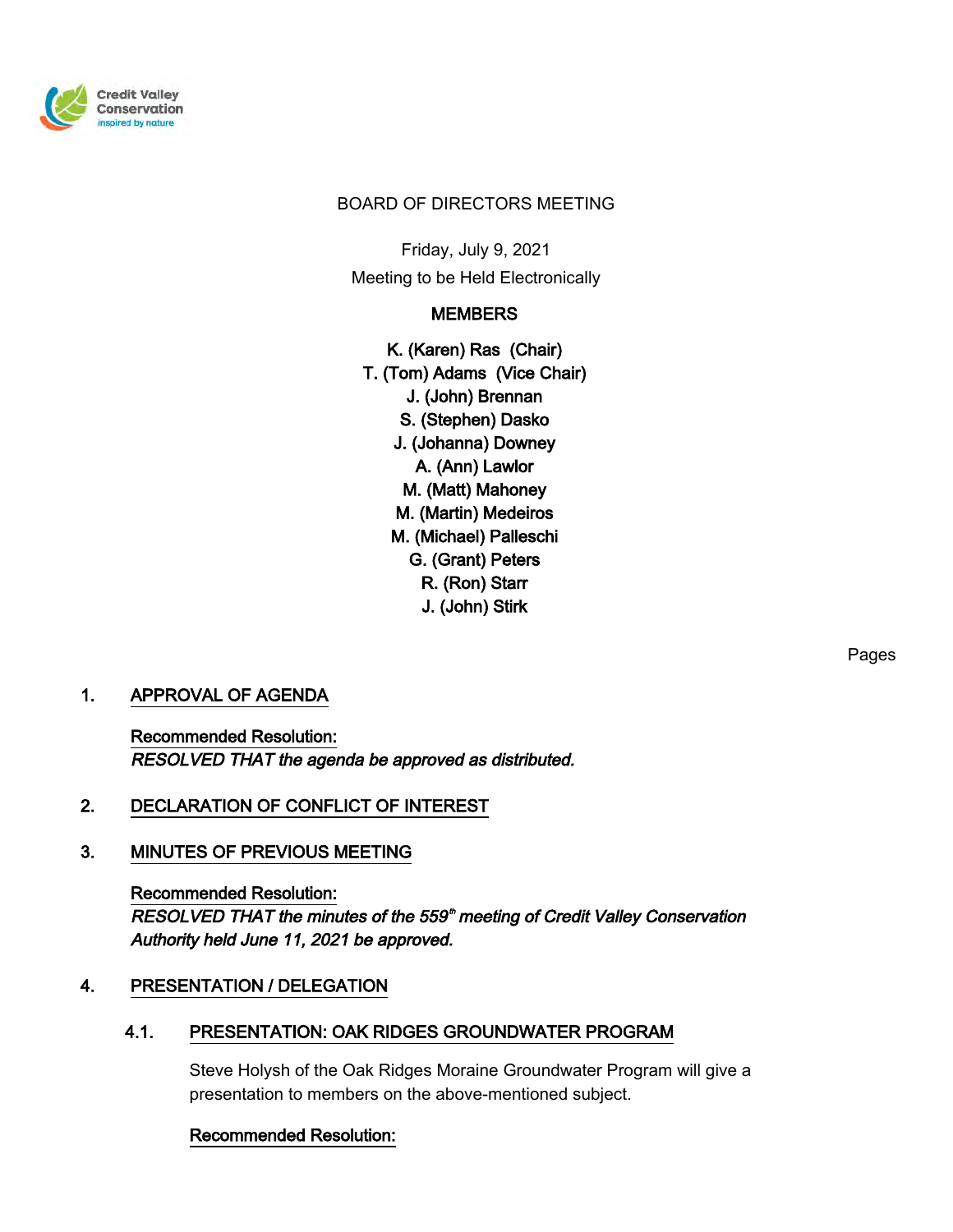RESOLVED THAT the presentation entitled "Oak Ridges Moraine Groundwater Program – Program Overview and 2020 Annual Update' presented by Steve Holysh be received.

### 5. BUSINESS ARISING FROM MINUTES

#### 6. NEW BUSINESS STAFF REPORTS

#### 6.1. DEVELOPMENT, INTERFERENCE WITH WETLANDS, AND ALTERATIONS TO SHORELINES & WATERCOURSE APPLICATIONS

Attached as Schedule 'A' are Development, Interference with Wetlands, and Alterations to Shorelines and Watercourse applications, pursuant to Ontario Regulation 160/06, as approved by staff and presented for members' information.

#### Recommended Resolution:

RESOLVED THAT the Development, Interference with Wetlands and Alterations to Shorelines and Watercourse applications, pursuant to Ontario Regulation 160/06, as approved by staff, be received and appended to the minutes of this meeting as Schedule 'A'; and further

THAT the staff approvals for each be endorsed.

#### 6.2. A PERFORMANCE MANAGEMENT SYSTEM FOR PEEL'S CLIMATE CHANGE SPECIAL LEVY FUNDED PROGRAMS

A report on the above-mentioned subject as submitted by Jennifer Dougherty, Sr. Manager, Water and Climate Change Science and Gayle Soo Chan, Director, Watershed Knowledge is included in the agenda package as Schedule 'B'.

#### Recommended Resolution:

RESOLVED THAT the report entitled "A Performance Management System for Peel's Climate Change Special Levy Funded Programs" be received and appended to the minutes of this meeting as Schedule 'B'; and

THAT the CVC Board of Directors endorse the Region of Peel's Peel-CA Climate Change Performance Management System;

THAT the CVC Board of Directors direct CVC staff to implement the Peel-CA Climate Change Performance Management System to measure the impact of CA actions towards achieving the outcomes of climate change mitigation and adaptation program goals and objectives; and further;

THAT staff be directed to report back in the future regarding implementation progress.

# 6.3. APPOINTMENT OF CORPORATE SIGNING OFFICERS 19

5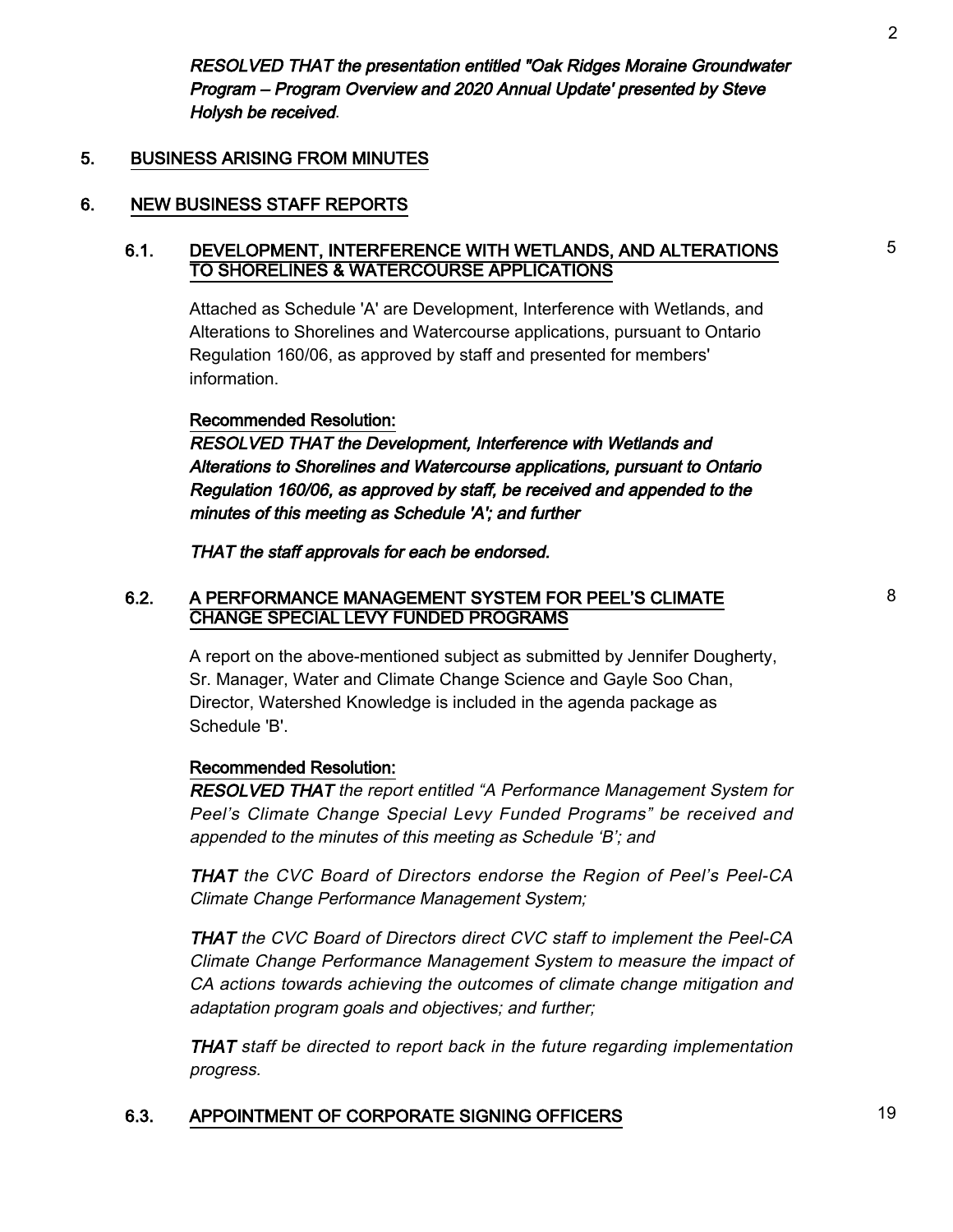A report on the above-mentioned subject as submitted by Jeff Payne, Deputy CAO and Director, Corporate Services is included in the agenda package as Schedule 'C'.

#### Recommended Resolution:

WHEREAS the Director of Watershed Knowledge is retiring; and

WHEREAS the corporation requires replacement signing officers to be named;

THEREFORE BE IT RESOLVED THAT the report entitled 'Appointment of Corporate Signing Officers' be received and appended to the minutes of this meeting as Schedule 'C'; and

THAT the Director of Watershed Management and Director of Planning and Development Services be approved as a corporate signing officers; and

THAT upon the retirement of the Director of Watershed Transformation that their corporate signing authority be rescinded; and further

THAT the Director of Corporate Services be directed to make all necessary updates as required.

### 7. CORRESPONDENCE/INFORMATION ITEMS DISTRIBUTED TO MEMBERS

# 7.1. INFORMATION ITEM: CONSERVATION ONTARIO COUNCIL EBULLETIN 22

Conservation Ontario Council eBulletin, June 21, 2021.

### 7.2. CORRESPONDENCE: L. MAIERON SILVER CREEK AQUACULTURE REQUEST

Email dated June 28, 2021 from Mr. Maieron regarding a request for CVC staff visit to Silver Creek Aquaculture in Erin. (Direction from the CVC Board of Directors requested)

# 7.3. CORRESPONDENCE: ERIN WASTEWATER TREATMENT PLANT 29

Letter dated June 21, 2021 from Mayor Allan Thompson, Town of Caledon regarding the Erin Wastewater Treatment Plant.

# Recommended Resolution: RESOLVED THAT information items presented at the 560<sup>th</sup> meeting of the Credit Valley Conservation Authority held July 9, 2021 be received.

#### 8. NOTICE OF MOTION

- 9. QUESTION PERIOD
- 10. OTHER BUSINESS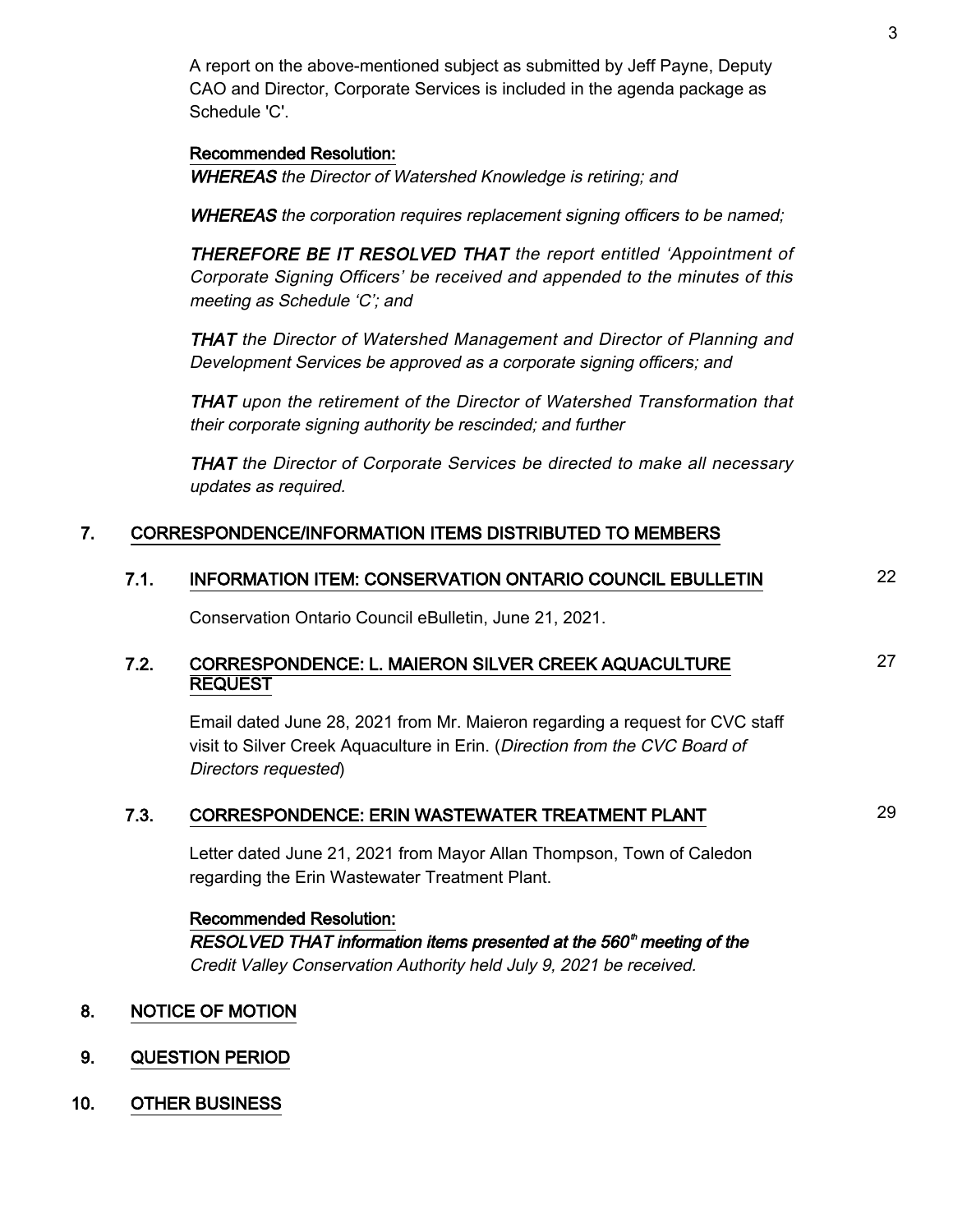#### 11. RESOLUTION TO MOVE TO 'IN-CAMERA' SESSION

#### Recommended Resolution:

RESOLVED THAT the Board move to 'In-Camera' session to discuss property and security matters.

#### 11.1. REQUEST FOR APPROVAL TO EXECUTE A LETTER OF INTENT WITH THE REGION OF PEEL FOR A PROPOSED PROPERTY ACQUISITION IN THE CITY OF BRAMPTON, TOWN OF CALEDON, AND CITY OF **MISSISSAUGA**

Included in the agenda package is a confidential 'In-Camera' report #1 on the above-mentioned subject as submitted by Eric Baldin, Manager, Land Planning and Management; Terri LeRoux Sr. Manager, PARCS and Jeff Payne, Deputy CAO and Director, Corporate Services

### 11.2. 2021 CYBER SECURITY AUDIT FINDINGS

Included in the agenda package is a confidential 'In-Camera' report #2 on the above-mentioned subject as submitted by Mike Thorpe, Manager, IT, Moheb Ekladios, Sr. Manager, IT, IM and Infrastructure and Jeff Payne, Deputy CAO and Director, Corporate Services.

### 12. RESOLUTION TO MOVE TO OPEN SESSION

# Recommended Resolution: RESOLVED THAT the Board proceed to open session.

# 13. RESOLUTIONS FOLLOWING 'IN-CAMERA' SESSION

14. MEETING ADJOURNED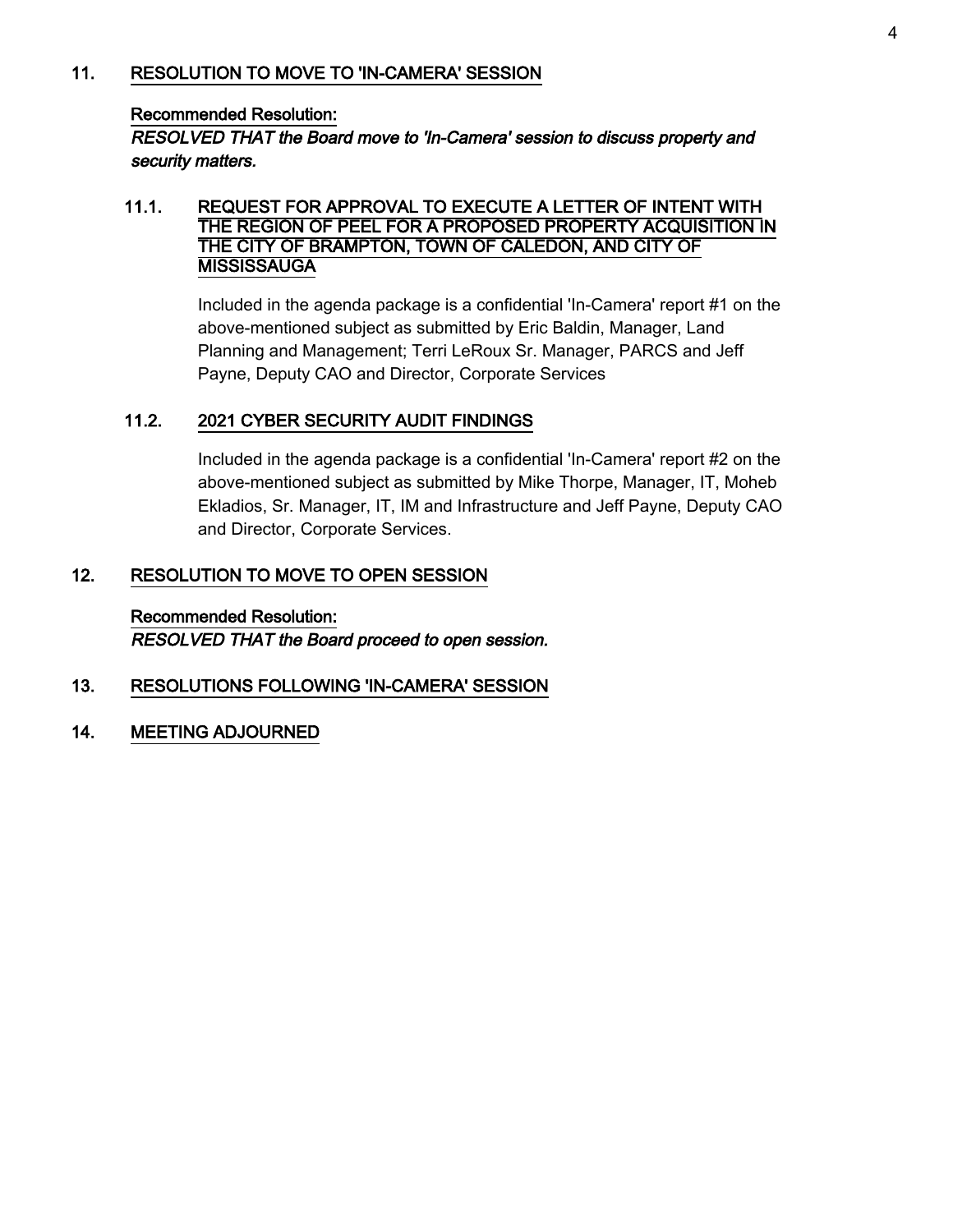**DEVELOPMENT, INTERFERENCE WITH WETLANDS, AND ALTERATIONS TO SHORELINES WATERCOURSES APPLICATIONS (STAFF APPROVED, FOR BOARD OF DIRECTORS' ENDORSEMENT) 2021-07-09 Schedule 'A'**

| Permit<br>No.   | Owner                   | Agent                            | <b>Address</b>                                              | <b>Proposed Works</b>                                                                                                                       | Complete<br><b>Application</b><br>Date | Permit<br><b>Issued</b><br>Date | Ward<br>No.    |
|-----------------|-------------------------|----------------------------------|-------------------------------------------------------------|---------------------------------------------------------------------------------------------------------------------------------------------|----------------------------------------|---------------------------------|----------------|
| <b>Brampton</b> |                         |                                  |                                                             |                                                                                                                                             |                                        |                                 |                |
| 21/144          |                         | Alfa<br>Engineering<br>Solutions | 69 Woodvalley Drive<br>Part Lot 13, Concession 2 WHS        | Development in the Regulated<br>Area for the purpsoe of<br>constructing the proposed<br>basement walkout staircase and<br>basement windows. | 2021-06-03                             | 2021-06-03                      | 6              |
| 21/146          |                         |                                  | 62 Dells Crescent<br>Part Lot 12, Concession 2 WHS          | Development in the Regulated<br>Area for the purpose of<br>constructing an above ground<br>pool.                                            | 2021-06-07                             | 2021-06-07                      | 6              |
| 21/152          |                         |                                  | 2 Gladeview Court<br>Part Lot 1, Concession 3 WHS           | Development in the Regulated<br>Area for the purpose of<br>constructing a cabana.                                                           | 2021-06-11                             | 2021-06-11                      | $\overline{4}$ |
| 21/158          |                         | Mechways Inc.                    | 56 Bernard Avenue<br>Part Lot 15, Concession 1 WHS          | Development in the Regulated<br>Area for the purpose of<br>constructing a rear deck and<br>staircase.                                       | 2021-06-09                             | 2021-06-09                      | $\overline{4}$ |
| 21/159          |                         |                                  | 12 Porter Creek Hollow<br>Part Lot 3, Concession 3 WHS      | Development in the Regulated<br>Area for the purpose of<br>constructing a concrete patio.                                                   | 2021-06-17                             | 2021-06-17                      | $\overline{4}$ |
| 21/163          |                         |                                  | 35 Provost Trail<br>Part Lot 3, Concession 5 WHS            | Development in the Regulated<br>Area for the purpose of<br>constructing rear wooden deck<br>and staircase.                                  | 2021-06-14                             | 2021-06-14                      | 6              |
| 21/164          |                         | Mechways Inc.                    | 32 Argelia Crescent<br>Part Lot 8, Concession 3 WHS         | Development in the Regulated<br>Area for the purpose of<br>constructing a 9.75m x 5.13m<br>rear yard deck and stairs.                       | 2021-06-14                             | 2021-06-14                      | 5              |
| 21/168          | Sheridan<br>College     | Sheridan<br>College              | 7899 McLaughlin Road South<br>Part Lot 15, Concession 1 WHS | Development in the Regulated<br>Area for the purpose of<br>constructing a trail.                                                            | 2021-06-17                             | 2021-06-17                      | $\overline{4}$ |
| 21/180          | 2814596<br>Ontario Inc. |                                  | 37 River Road<br>Part Lot 6, Concession 5 WHS               | Development in the Regulated<br>Area for the purpose of<br>constructing a deck.                                                             | 2021-06-24                             | 2021-06-24                      | 6              |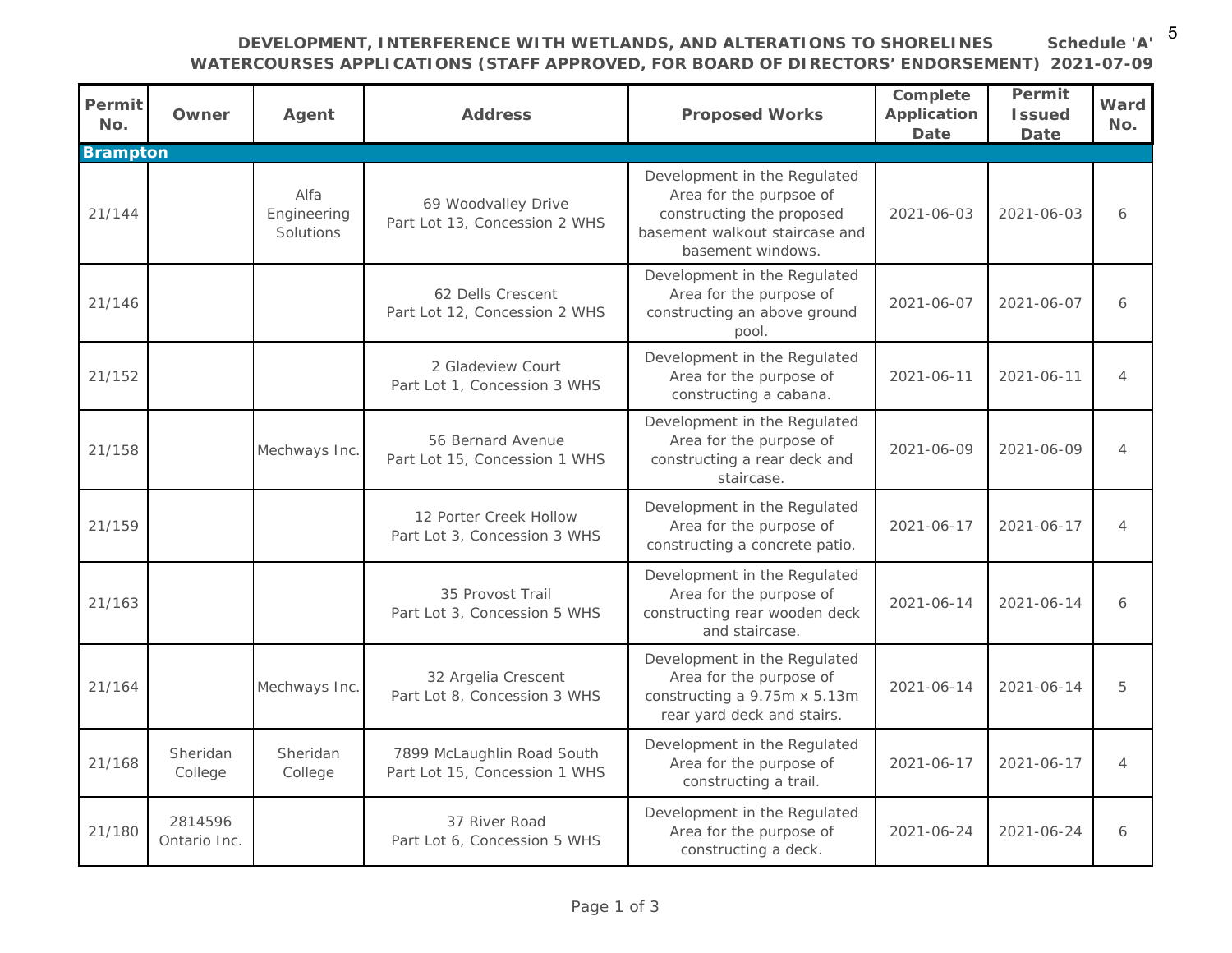**DEVELOPMENT, INTERFERENCE WITH WETLANDS, AND ALTERATIONS TO SHORELINES WATERCOURSES APPLICATIONS (STAFF APPROVED, FOR BOARD OF DIRECTORS' ENDORSEMENT) 2021-07-09 Schedule 'A'**

| Permit<br>No.       | Owner                                | Agent                              | <b>Address</b>                                                    | <b>Proposed Works</b>                                                                                                                          | Complete<br><b>Application</b><br><b>Date</b> | Permit<br><b>Issued</b><br><b>Date</b> | Ward<br>No.    |
|---------------------|--------------------------------------|------------------------------------|-------------------------------------------------------------------|------------------------------------------------------------------------------------------------------------------------------------------------|-----------------------------------------------|----------------------------------------|----------------|
| <b>Caledon</b>      |                                      |                                    |                                                                   |                                                                                                                                                |                                               |                                        |                |
| 21/129              |                                      | <b>APCO Homes</b><br>Ltd.          | 15819 Winston Churchill Boulevard<br>Part Lot 3, Concession 6 WHS | Development in the Regulated<br>Area for the purpose of<br>constructing a new dwelling, site<br>grading, septic system and<br>detached garage. | 2021-05-19                                    | 2021-06-15                             | 1              |
| 21/149              |                                      |                                    | 15915 Mississauga Road<br>Part Lot 3, Concession 4 WHS            | Development in the Regulated<br>Area for the purpose of<br>constructing an addition to an<br>existing home.                                    | 2021-06-15                                    | 2021-06-15                             | $\mathbf{1}$   |
| 21/160              |                                      | Weber<br>Environmental<br>Services | 17180 Old Main Street<br>Part Lot 9, Concession 5 WHS             | Development in the Regulated<br>Area for the purpose of replacing<br>a septic tank.                                                            | 2021-06-17                                    | 2021-06-17                             | 1              |
| 21/169              |                                      |                                    | 4250 The Grange Sideroad<br>Part Lot 6, Concession 3 EHS          | Development in the Regulated<br>Area for the purpose of<br>constructing a walkway, patio,<br>balconies and porch.                              | 2021-06-24                                    | 2021-06-24                             | $\mathbf{1}$   |
| <b>Erin</b>         |                                      |                                    |                                                                   |                                                                                                                                                |                                               |                                        |                |
| 21/153              | Enbridge Gas<br>Distribution<br>Inc. |                                    | 9491 Sideroad 17<br>Part Lot 17, Concession 8                     | Development in the Regulated<br>Area for the purpose of installing<br>a gas line to the existing<br>dwelling.                                  | 2021-06-12                                    | 2021-06-12                             | N/A            |
| 21/170              |                                      |                                    | 5743 Trafalgar Road<br>Part Lot 22, Concession 8                  | Development in the Regulated<br>Area to facilitate the construction<br>of an 81' x 62' accessory<br>structure.                                 | 2021-06-08                                    | 2021-06-17                             | N/A            |
| <b>Halton Hills</b> |                                      |                                    |                                                                   |                                                                                                                                                |                                               |                                        |                |
| 21/161              |                                      | Bancheri Bros                      | 28 Foxtail Court<br>Part Lot 15, Concession 9                     | Development in the Regulated<br>Area for the purpose of<br>constructing a 17' x 40'<br>inground pool, patio, and spa.                          | 2021-06-10                                    | 2021-06-17                             | $\overline{4}$ |
| 21/162              |                                      | Bancheri Bros                      | 30 Foxtail Court<br>Part Lot 15, Concession 9                     | Development in the Regulated<br>Area for the purpose of<br>constructing a 15' x 28'<br>inground pool, patio, and spa.                          | 2021-06-13                                    | 2021-06-17                             | $\overline{4}$ |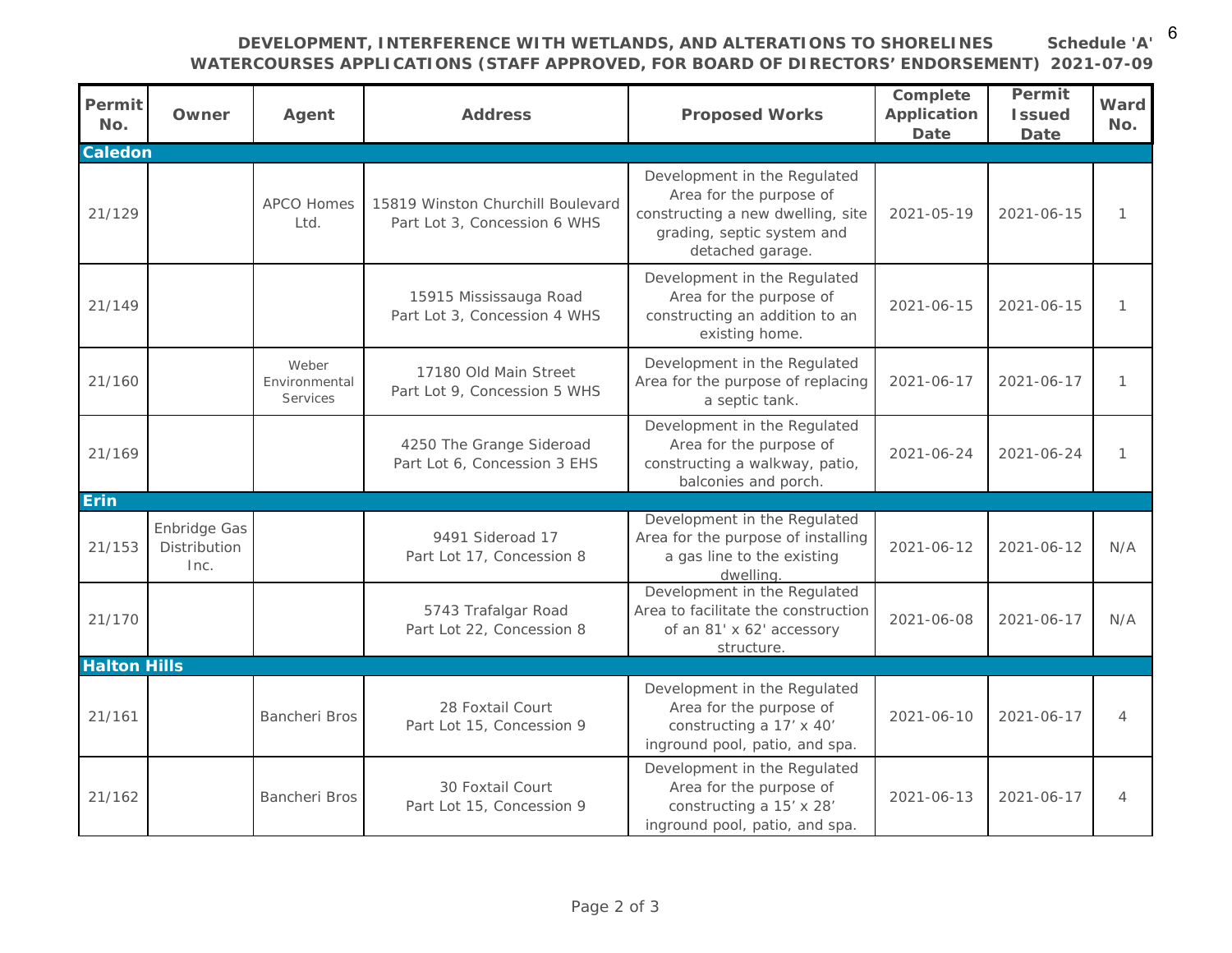#### **DEVELOPMENT, INTERFERENCE WITH WETLANDS, AND ALTERATIONS TO SHORELINES WATERCOURSES APPLICATIONS (STAFF APPROVED, FOR BOARD OF DIRECTORS' ENDORSEMENT) 2021-07-09 Schedule 'A'**

| Permit<br>No.      | Owner                                | Agent                                  | <b>Address</b>                                                                             | <b>Proposed Works</b>                                                                                                                                                                                 | Complete<br><b>Application</b><br>Date | Permit<br><b>Issued</b><br>Date | Ward<br>No.    |
|--------------------|--------------------------------------|----------------------------------------|--------------------------------------------------------------------------------------------|-------------------------------------------------------------------------------------------------------------------------------------------------------------------------------------------------------|----------------------------------------|---------------------------------|----------------|
| <b>Mississauga</b> |                                      |                                        |                                                                                            |                                                                                                                                                                                                       |                                        |                                 |                |
| 21/145             |                                      | <b>Delta Decks</b>                     | 7 Shady Lawn Court<br>Part Lot 6, Concession 4 WHS                                         | Development in the Regulated<br>Area for the purpose of<br>constructing a deck.                                                                                                                       | 2021-06-11                             | 2021-06-11                      | 11             |
| 21/148             | Enbridge Gas<br>Distribution<br>Inc. |                                        | 86 Dundas Street East<br>Part Lot 15, Concession 1 SDS                                     | Development in the Regulated<br>Area for the purpose of installing<br>a gas service line.                                                                                                             | 2021-06-04                             | 2021-06-04                      | $\overline{7}$ |
| 21/155             |                                      |                                        | 7123 Wrigley Court<br>Part Lot 11, Concession 1 WHS                                        | Development in the Regulated<br>Area for the purpose of<br>constructing a deck.                                                                                                                       | 2021-06-15                             | 2021-06-15                      | 11             |
| 21/156             |                                      | <b>MEM</b><br>Engineering<br>Inc.      | 6230 Mulberry Crescent<br>Part Lot 7, Concession 3 WHS                                     | Development in the Regulated<br>Area for the purpose of<br>constructing a shed.                                                                                                                       | 2021-06-09                             | 2021-06-09                      | 11             |
| 21/157             |                                      | New Age<br>Design                      | 1250 Glen Rd<br>Part Lot 26, Concession 2 SDS                                              | Development in the Regulated<br>Area to facilitate construction of a<br>new two-storey dwelling on<br>existing foundation with attached<br>garage on existing foundation,<br>patios, and landscaping. | 2021-06-09                             | 2021-06-09                      | 2              |
| 21/166             |                                      | Archadeck/<br>Razax Limited            | 1363 Gatehouse Dr<br>Part Lot 25, Concession 3 SDS                                         | Development in the Regulated<br>Area to facilitate construction of<br>two new decks.                                                                                                                  | 2021-06-16                             | 2021-06-16                      | 2              |
| <b>Orangeville</b> |                                      |                                        |                                                                                            |                                                                                                                                                                                                       |                                        |                                 |                |
| 20/156             | Town of<br>Orangeville               | Triton<br>Engineering<br>Services Ltd. | North end of Tideman Drive &<br>Dawson Road at Mill Creek<br>Part Lots 2 & 3, Concession D | Development in the Regulated<br>Area for the purpose of<br>rehailitating two bridge structures<br>and alteration to a watercourse.                                                                    | 2020-07-07                             | 2021-06-17                      | N/A            |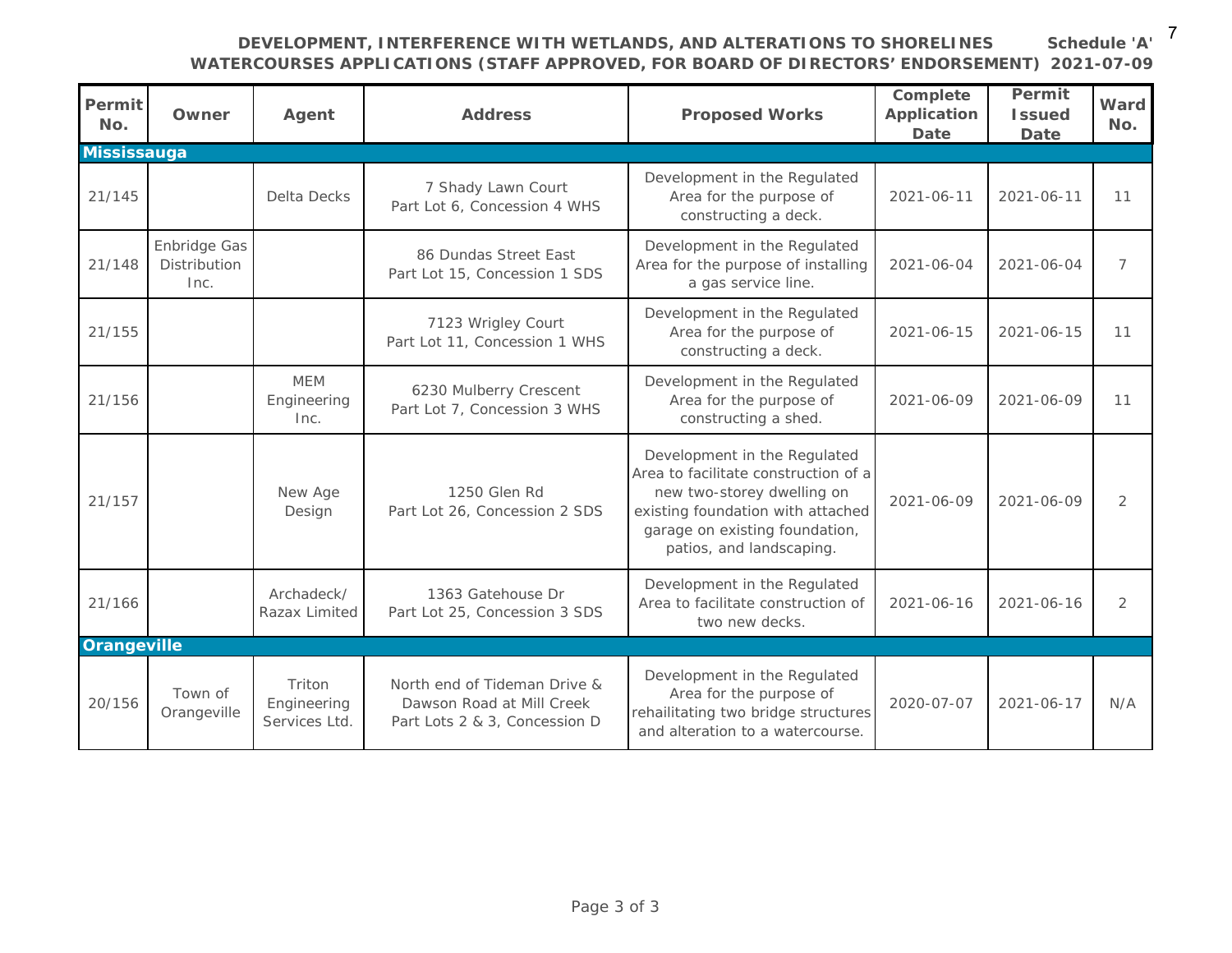**SCHEDULE 'B' PAGE -1- 2021-07-09** 

**TO:** The Chair and Members of the Board of Directors, Credit Valley Conservation (CVC)

#### **SUBJECT: A PERFORMANCE MANAGEMENT SYSTEM FOR PEEL'S CLIMATE CHANGE SPECIAL LEVY FUNDED PROGRAMS**

**PURPOSE: Endorsement of the Peel Conservation Authority Climate Change Performance Management System** 

#### **BACKGROUND:**

In 2007, the Region of Peel (Region) supported the request to provide funding for climate change to address unfunded and underfunded conservation priorities. This resolution allowed the CAs within Peel to advance existing climate mitigation and adaptation programs and or to fill gaps in programming. Funding was provided to the Credit Valley and Toronto and Region Conservation Authorities in 2007 in the amount of \$2.5M each. Funding provided to both Credit Valley Conservation (CVC) and Toronto and Region Conservation Authority (TRCA) between 2007 and 2021 has been continuously provided and steadily increased such that the 2021 budget under the climate change account now equates to \$7.5M (TRCA) and \$10.7M (CVC). Over the past 14 years Peel has provided \$200 million to the CAs in support of climate programs.

In 2008, at the direction of Regional Council, CVC, TRCA and the Region developed a Service Strategy Business Plan (SSBP) that would significantly advance environmental initiatives in Peel Region. The SSBP identified climate change as a key priority for the partners to collaboratively address. Subsequently, the Peel Climate Change Strategy was completed in 2011 to provide a more defined framework for collaboration, setting of goals and identification of actions.

To ensure alignment across priorities of the Region, CVC and TRCA, and to ensure that that dialogue would be ongoing, a Conservation Authorities Advisory Committee (CAAC) was formed in December 2012. The CAAC committee was charged with the development of a risk- based methodology for the assessment of climate change programs and associated funding, in order to prioritize climate change action spending by the Region of Peel.

After an initial methodology roll out and a couple of refinements, approval for *Peel-CA Climate Change Budget Risk Methodology* was received and approved by Peel Council in February of 2016 (Resolution 2016-343). Included in the methodology was a plan to develop a program-based performance management system complete with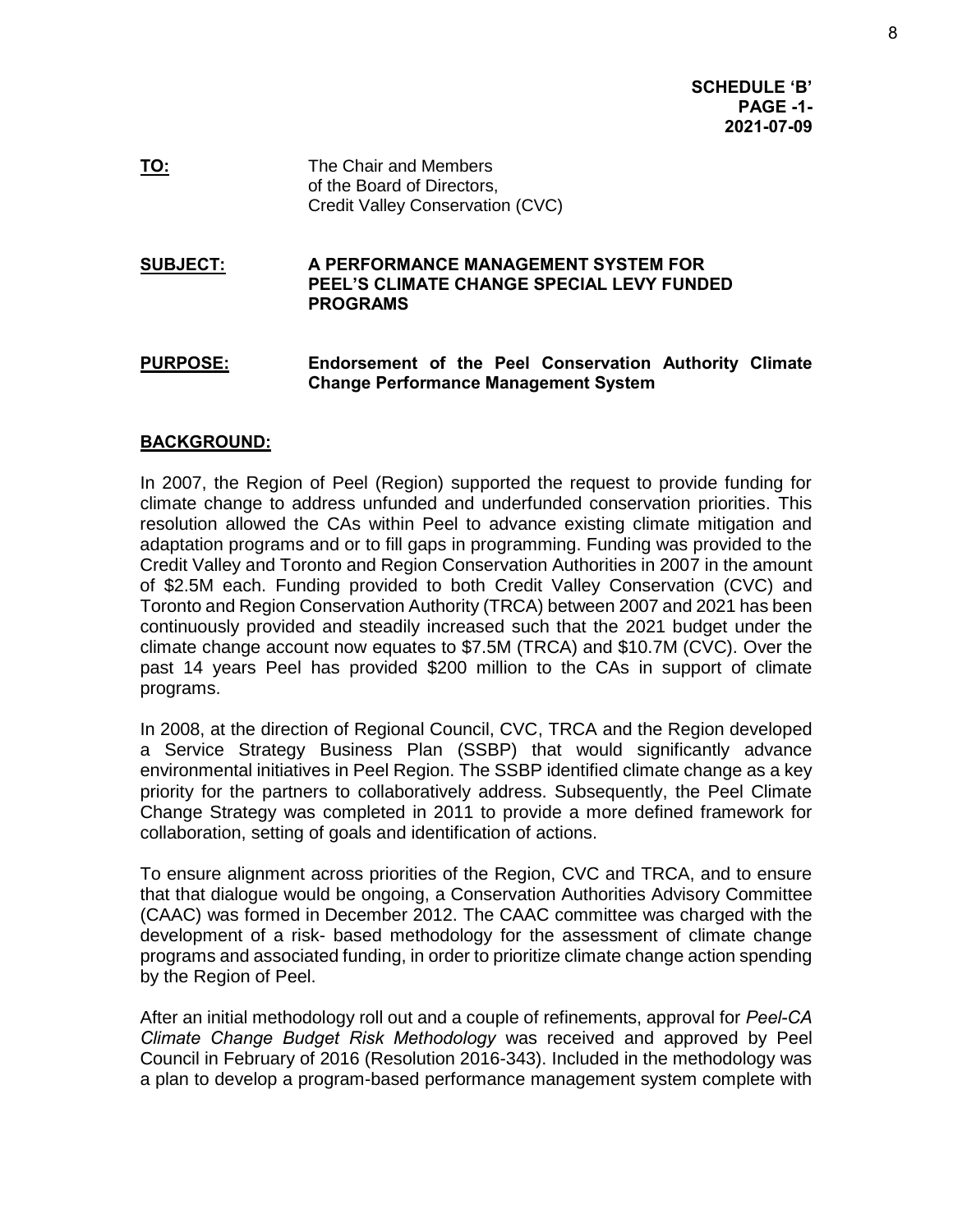indicators that could be used to consistently report on the performance of individual programs at both conservation authorities.

The Performance Measurement System (PMS) project initiated in 2019, was led by TRCA in collaboration with CVC and the Office of Energy and Climate Change at Peel Region. TRCA retained KPMG Canada to provide expertise in performance measurement and guide the development process.

The KPI report attached as Schedule 'B', Appendix 1 was approved by Peel Council on June 24, 2021.

#### **ANALYSIS:**

The primary goals of the PMS project were to establish a consistent methodology to align Peel-CA programs in the development of shared KPIs to measure the collective performance of TRCA and CVC climate change initiatives towards achieving shared outcomes that support their respective strategic goals and are aligned with the Region's Climate Change Master Plan (CCMP). The PMS aligned 44 cost centres between TRCA and CVC into eight program areas for a total of ten key performance indicators (KPIs). Each KPI is backed by a logic model and several are supported by client survey requirements.

CVC and TRCA will collaboratively prepare Annual Performance Reports and share them with Regional staff to support internal review of Peel-CAs budget submissions and subsequent annual reports to Peel Council. This reporting process will be integrated into the existing Peel-CA budget cycle to minimize any additional time requirements of staff. The 2023 budget is anticipated as the first to be fully informed by the PMS.

Adoption of a consistent methodology to develop corporate climate change KPIs to track and report on achieving CCMP outcomes will increase both alignment across agencies and clarity on how Regional investments are achieving shared climate change outcomes.

The Peel-CA Climate Change PMS will help to demonstrate progress towards the stated outcome (goal) of climate change actions for each program. This serves not just to report on trends, but to demonstrate transparency and return on investment for action taken. Climate change is on-going, and the severity of impacts as reported locally, regionally, and globally, continues to grow. The Climate Change Special Levy funding action taken by Peel promotes its leadership by supporting science-based solutions and informed decisions to ensure the resilience of the watershed in the face of climate change.

Details of the PMS project are included in Schedule B Appendix I (see that Appendix I) and copies of the full report, authored by TRCA, CVC and KPMG, titled Peel Climate Change Performance Measurement Project Final Report, are available upon request.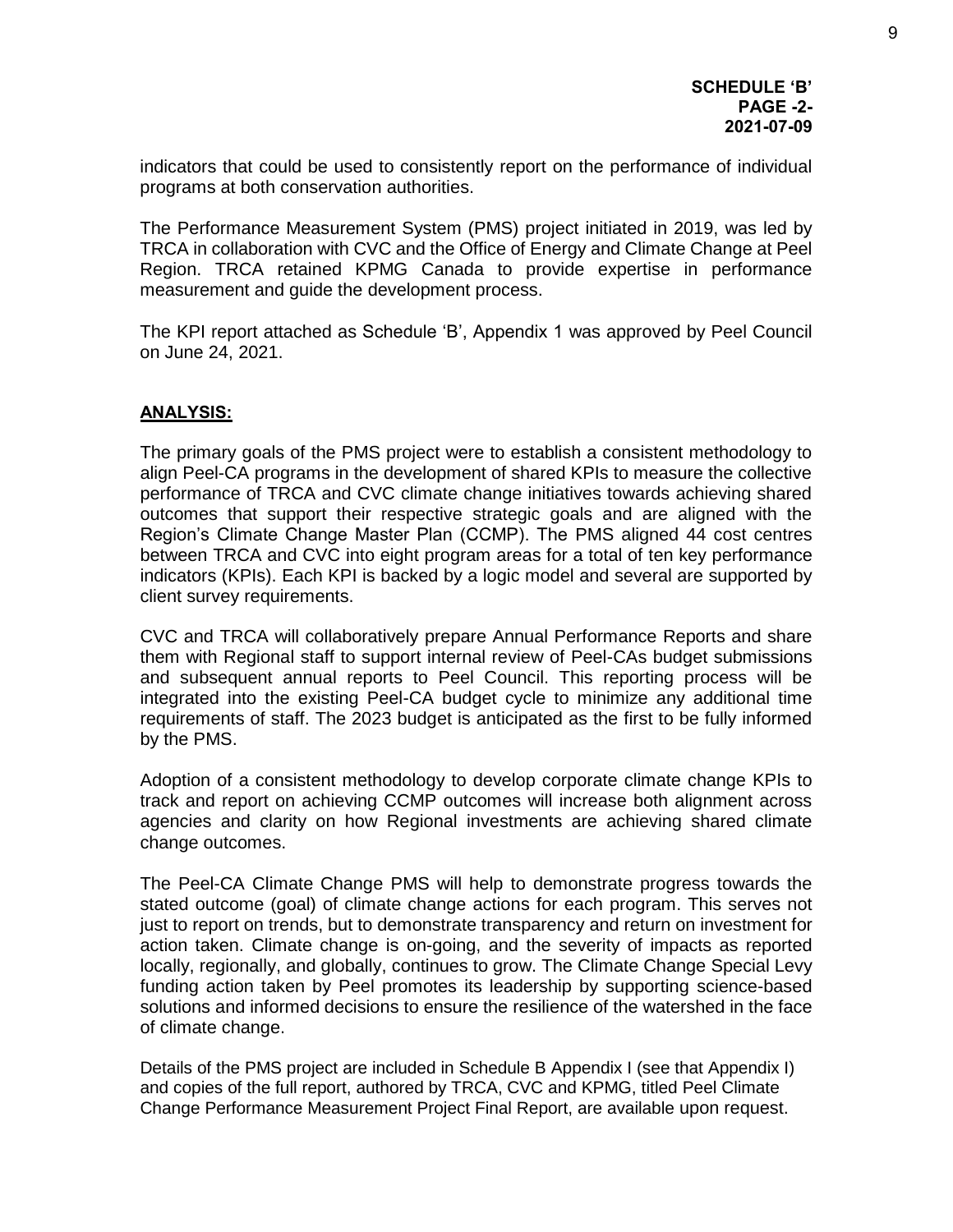**SCHEDULE 'B' PAGE -3- 2021-07-09** 

#### Pending Conservation Authority Act Regulations

In June 2019, the More Homes, More Choice Act, 2019 (Bill 108) amended the Conservation Authorities Act to define four areas of core mandatory programs and services offered by CAs that will be further defined by regulation. The Province has recently released the Regulatory Proposal Consultation Guide in advance of the release of the Regulations for consultation, including details on the mandatory programs and services to be delivered by Peel-CAs. The proposed agreements that may be required to fund non-mandatory programs and services, and this transition process for Peel-CAs and municipalities, will identify non-mandatory programs and services that are financed in whole or in part at the municipal level. The new Measurement System will remain a relevant and valuable tool whether applied to mandatory or non-mandatory programs that address climate change priorities.

That said, from the outset of the process, staff sought to ensure that the information requirements to support the PMS reporting would not be onerous and be manageable with existing resources.

Endorsement of this initiative by the CVC Board of Directors represents a commitment to transparent Climate Change Special levy (CCSL) program assessment and reporting, and formally directs staff to dedicate the required resources to implement the Peel-CA PMS for the CCSL programs and present its first PMS report during the preparation of the 2023 Peel budget process. It is anticipated that staff will report back to the CVC Board of Directors regarding implementation within a year of this report.

#### **COMMUNICATIONS PLAN:**

There are no communications implications for this project.

#### **FINANCIAL IMPLICATIONS**

No financial implications.

The implementation of the performance measurement system was designed to be built into ongoing program workplans, utilize existing staff and within annual budget targets. The Performance Measurement System will be initiated in Q3 2021 with the objective of fully informing the 2023 budget submission. Peel-CA budgets are not expected to increase from implementing the new Performance Measurement System.

The Region of Peel supports the climate change work of CVC with special benefitting levy funds. CVC programs that are supported by Peel climate change special levy funding are well aligned with the Region of Peel's Climate Change Master Plan.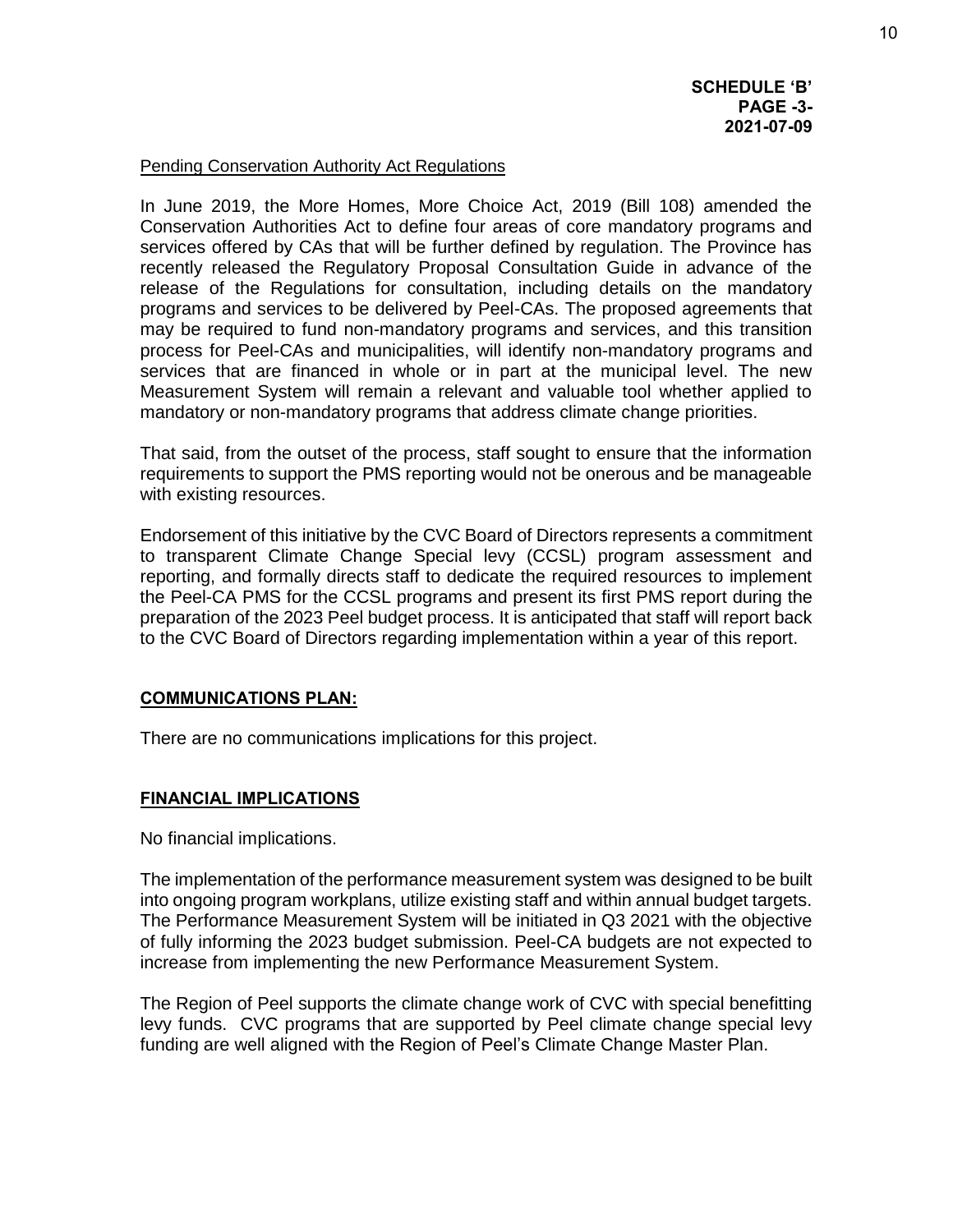#### **RECOMMENDED RESOLUTION:**

*RESOLVED THAT the report entitled "A Performance Management System for Peel's Climate Change Special Levy Funded Programs" be received and appended to the minutes of this meeting as Schedule 'B'; and* 

*THAT the CVC Board of Directors endorse the Region of Peel's Peel-CA Climate Change Performance Management System;* 

*THAT the CVC Board of Directors direct CVC staff to implement the Peel-CA Climate Change Performance Management System to measure the impact of CA actions towards achieving the outcomes of climate change mitigation and adaptation program goals and objectives; and further;* 

*THAT staff be directed to report back in the future regarding implementation progress.* 

#### **Submitted by:**



Jennifer Dougherty Gayle SooChan Climate Change Science



Senior Manager, Water and Director, Watershed Knowledge

#### **Recommended by:**

\_\_\_\_\_\_\_\_\_\_\_\_\_\_\_\_\_\_\_\_\_\_\_\_\_\_ Deborah Martin-Downs Chief Administrative Officer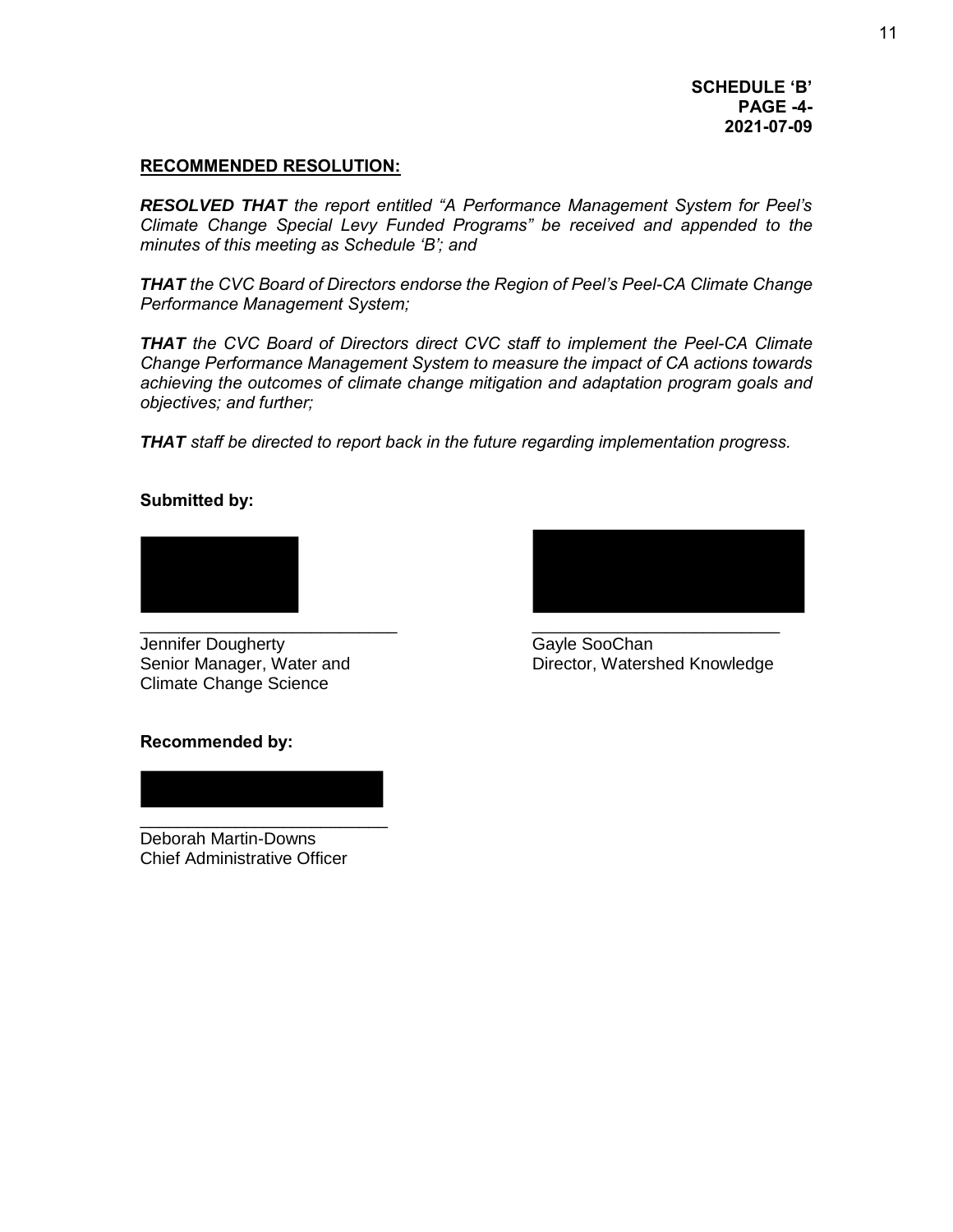# Reaion of Peel working with you

# **REPORT Meeting Date: 2021-06-24 Regional Council**

# REPORT TITLE: **Peel-Conservation Authority Climate Change Performance Measurement System** FROM: Gary Kent, Chief Financial Officer and Commissioner of Corporate **Services**

### **RECOMMENDATION**

**That the Peel-Conservation Authority (Peel-CA) Climate Change Performance Measurement System be endorsed as an additional tool to support the Peel-CA annual budget review process;**

**And further, that the Peel-CA Climate Change Performance Measurement System be used to evaluate the Toronto and Region Conservation Authority (TRCA) and Credit Valley Conservation (CVC) programs or projects receiving Peel Climate Change Special Levy Funding;**

**And further, that staff use a methodology consistent with the Peel-CA Climate Change Performance System to develop key performance indicators to measure the impact of Regional actions towards achieving outcomes of the Region of Peel Climate Change Master Plan;**

**And further, that copies of this report and resolution be sent to the TRCA and CVC.**

# **REPORT HIGHLIGHTS**

- The Peel Climate Change Special Levy (the "Special Levy") has been provided for over a decade to the TRCA and CVC for unfunded and underfunded activities that address climate change amounting to more than \$200 million since 2007.
- Building off the current Peel-CA Climate Change Budget Risk Methodology developed and approved by Council in 2016, the Peel-CA Climate Change Performance Measurement System (the "Measurement System" ) will improve the transparency and rigor of tracking and reporting the impact of projects and programs delivered by both Peel-Conservation Authorities (Peel-CAs) with the Special Levy.
- Future annual performance reports of the Measurement System will be shared with Regional staff to inform Peel-CA budget review process and reported annually to Council.
- Regional adoption of a consistent methodology to develop climate change key performance indicators to track and report on achieving the Peel Climate Change Master Plan outcomes will increase both alignment across agencies and clarity on how Regional investments are achieving shared climate change outcomes.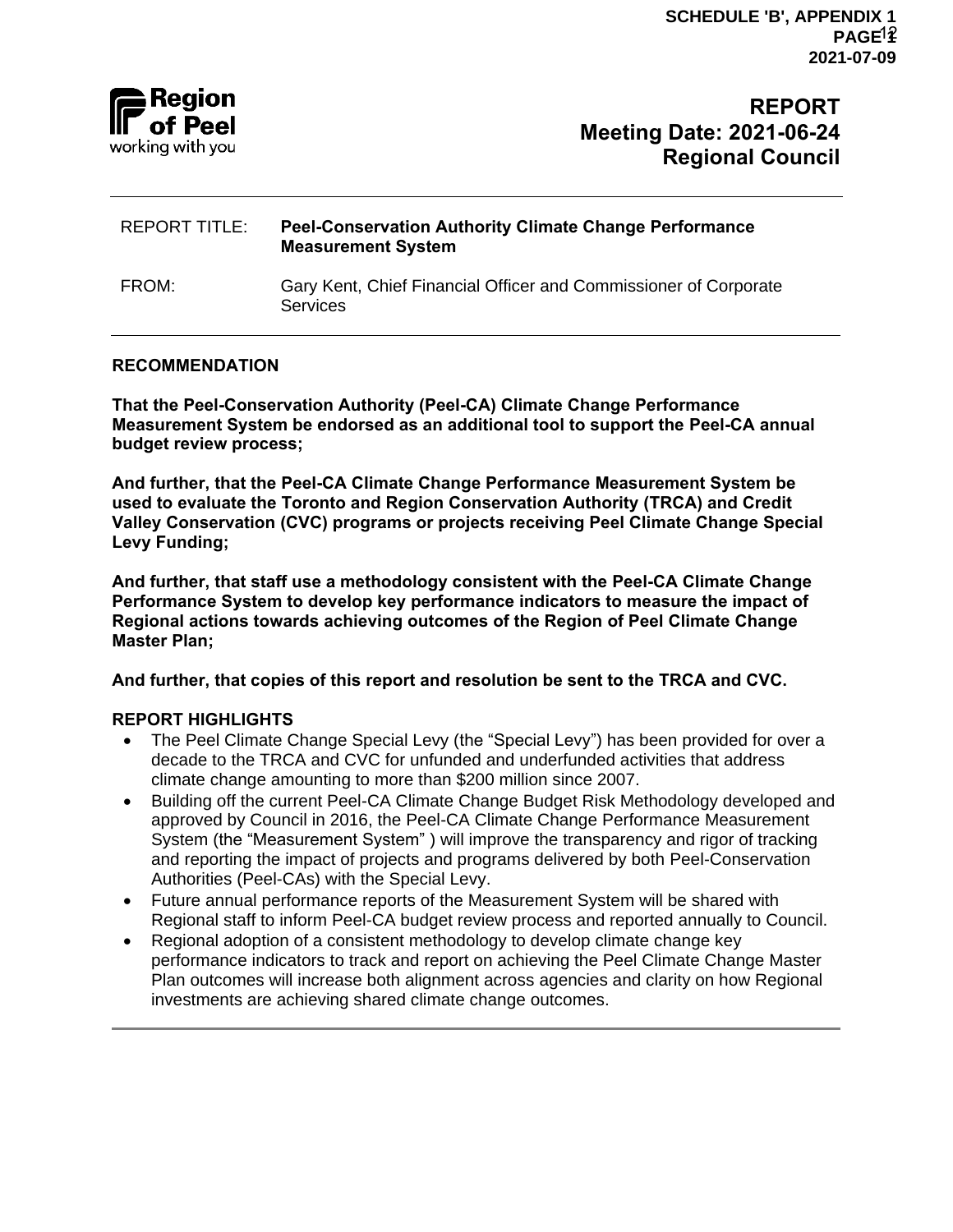#### **DISCUSSION**

#### **1) Background**

#### **a) Peel Climate Change Special Levy**

Since 2007, the Region of Peel has provided funding through a Special Levy to Credit Valley Conservation (CVC) and Toronto and Region Conservation Authority (TRCA) for climate change programs to address unfunded and underfunded conservation priorities that align with Regional climate change priorities. In more recent years, the funding has accelerated and expanded existing work undertaken by CVC and TRCA and has initiated new activities with a focus on mitigation and adaptation to climate change. Funding provided to both CVC and TRCA between 2007 and 2021 totals more than \$200 million which equates to an annual 2021 budget of \$7.5M (TRCA) and \$10.7M (CVC).

#### **b) Peel Climate Change Strategy and Initial Climate Change Risk Methodology**

In 2008, at the direction of Regional Council, the three partners developed a Service Strategy Business Plan that aimed to advance environmental initiatives within the Region. This plan identified climate change as a key priority for the organizations to address collaboratively. Subsequently, the Peel Climate Change Strategy was completed in 2011 to provide a more defined framework for collaboration, including goals and specific actions.

To increase alignment across priorities of the Region, CVC and TRCA, and to ensure that that dialogue would be ongoing, a Conservation Authorities Advisory Committee (CAAC) was formed in December 2012. In April 2013, following several extreme storm events, Regional staff were asked by the CAAC to bring back a discussion paper focused on the specific climate change risks being addressed by the Special Levy funding.

Regional staff, in consultation with CVC and TRCA staff, developed an initial risk-based methodology that the Peel-CAs used to analyze their climate change programs, starting with the 2014 budget year.

#### **c) Revised Climate Change Risk Methodology**

Over the period of 2014 –16, the initial climate change risk methodology was further refined to create a more robust analysis of Peel-CAs climate change program progress, while continuing to support the funding needs of the Peel-CAs , and provide Regional Council with assurance that the risks associated with climate change were identified, assessed and effectively managed.

The revised Peel-CA Climate Change Budget Risk Methodology (the "Methodology") was approved by Regional Council in 2016 (Resolution 2016-343*)* and requires all current and proposed Peel-CAs climate change programs/projects be subject to a multistep process that determines the level of risk and concludes with the prioritization of the programs/projects for a particular budget year. This information is reported by Peel-CAs to Council through the annual budget cycle using the categories Act, Invest and Sustain.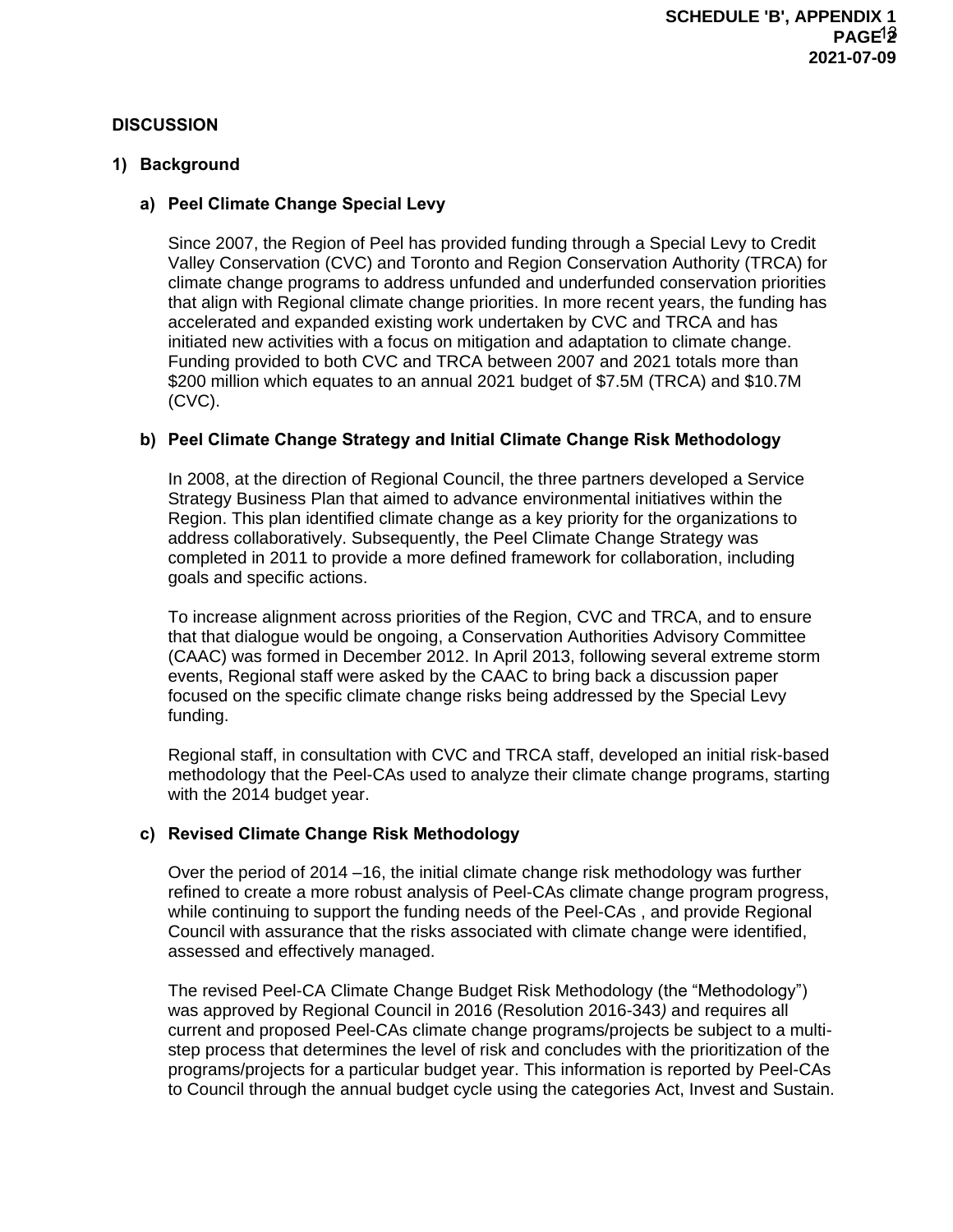The Methodology identified the need to develop key performance indicators (KPIs) to measure performance not just progress. A performance measurement system can help align collective outcomes and identify areas that need improvement by determining whether the initiatives are achieving their intended outcomes using pre-determined performance measures. The Measurement System sets out to accomplish this for the Special Levy.

#### **2) Climate Change Performance Measurement System Project**

The Measurement System will improve the transparency and rigor of tracking and reporting the performance of programs delivered by both Peel-CAs with the Special Levy funding. Development of the Measurement System and KPIs began in 2019 led by TRCA working in collaboration with CVC and the Region of Peel. TRCA retained KPMG Canada to provide expertise in performance measurement.

The primary goals of the Measurement System project were to establish a consistent methodology to align Peel-CA programs in the development of shared KPIs to measure the collective performance of TRCA and CVC climate change initiatives towards achieving shared outcomes that support their respective strategic goals and are aligned with the Region's Climate Change Master Plan (CCMP). The Measurement System aligned 44 cost centres between TRCA and CVC into eight program areas for a total of 10 KPIs.

The Peel-CAs will prepare Annual Performance Reports and share them with Regional staff to support internal review of Peel-CAs budget submissions and subsequently reported annually to Council. This reporting process will be integrated into the existing Peel-CA budget cycle to minimize any additional time requirements of staff. The 2023 budget is anticipated as the first to be fully informed by the Measurement System.

Finally, Region of Peel adoption of a consistent methodology to develop corporate climate change KPIs to track and report on achieving CCMP outcomes will increase both alignment across agencies and clarity on how Regional investments are achieving shared climate change outcomes. Details of the Measure System project are included in Appendix I and copies of the full report, authored by TRCA, CVC and KPMG, titled Peel Climate Change Performance Measurement Project Final Report, are available from the Office of Climate Change and Energy Management.

#### **3) Pending** *Conservation Authority Act* **Regulations**

In June 2019, the *More Homes, More Choice Act, 2019* (Bill 108) amended the *Conservation Authorities Act* to define four areas of core mandatory programs and services offered by CAs that will be further defined by regulation. The Province has recently released the Regulatory Proposal Consultation Guide in advance of the release of the Regulations for consultation, including details on the mandatory programs and services to be delivered by Peel-CAs. The proposed agreements that may be required to fund non-mandatory programs and services, and this transition process for Peel-CAs and municipalities, will identify nonmandatory programs and services that are financed in whole or in part at the municipal level. The new Measurement System will remain a relevant and valuable tool whether applied to mandatory or non-mandatory programs that address climate change priorities.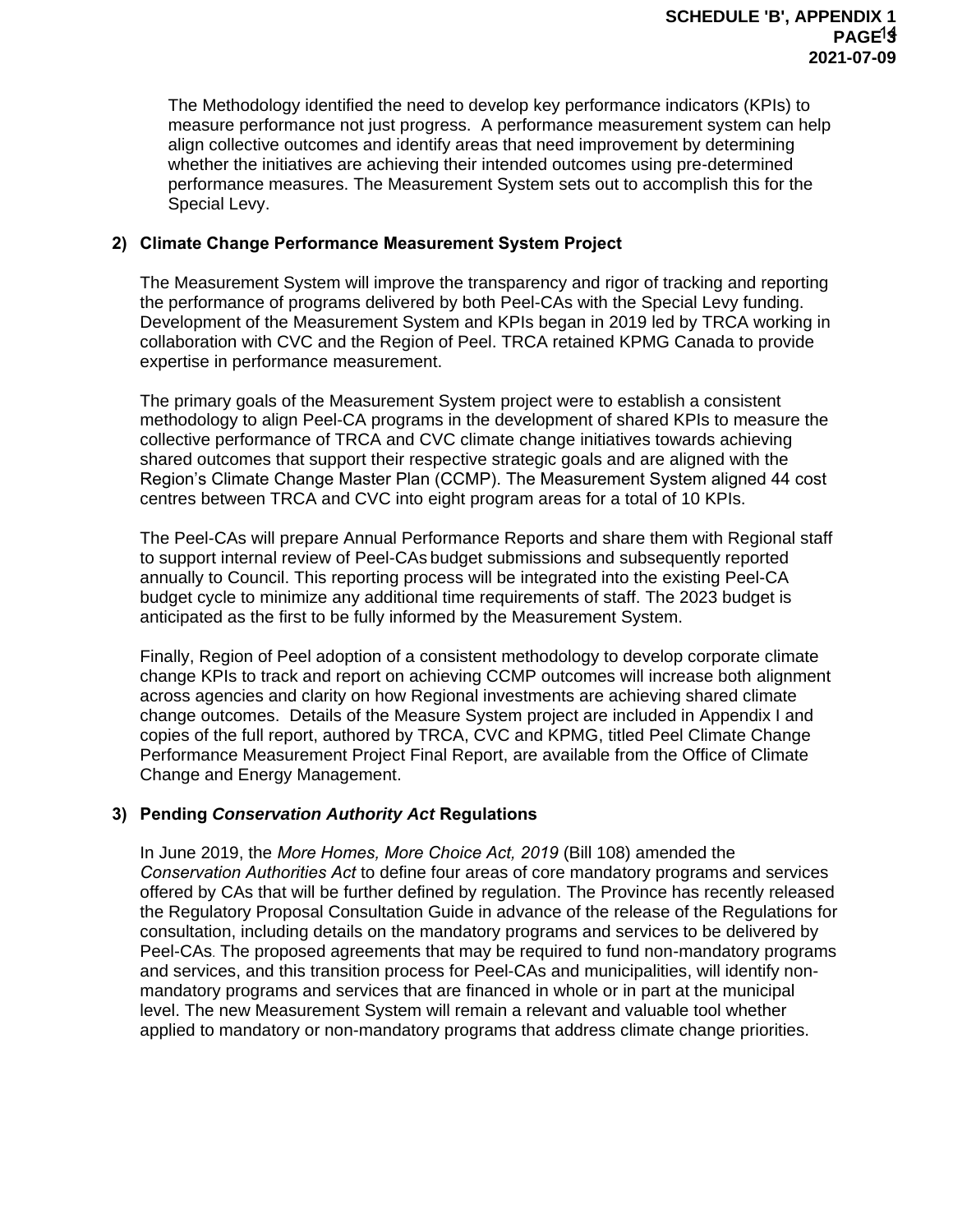#### **RISK CONSIDERATIONS**

Should the Measurement System not be endorsed, there is risk that investments made by the Region of Peel are not optimally allocated to support high performing climate change programs undertaken by the Peel-CAs. Further, efficiencies that can be achieved in using clear, consistent indicators to comprehensively review annual Peel-CA budget submissions would not be realized.

#### **FINANCIAL IMPLICATIONS**

TRCA and CVC will use existing budgets to implement the Measurement System in Q3 2021 with the objective of fully informing the 2023 budget submission. Peel-CA budgets are not expected to increase from implementing the new Measurement System. The Region will leverage existing staff capacity to facilitate an efficient review of Peel-CAs budget submissions as it pertains to climate change programs and application of the Measurement System; there are no anticipated impacts to the Regional budget.

#### **NEXT STEPS**

- 1. Request TRCA and CVC work with the Region of Peel Office of Climate Change and Energy Management to present results from the Measurement System as part of the Peel-CA current budget cycle process.
- 2. Staff to initiate the development of corporate climate change KPIs towards achieving outcomes of the Region's Climate Change Master Plan using a consistent methodology.
- 3. Staff to continue to monitor the consultations and pending guidance of new *Conservation Authorities Act* regulations.
- 4. Circulate copies of this report and resolution to the TRCA and CVC.

#### **APPENDICES**

Appendix I – Details Supporting the Measurement System Project

*For further information regarding this report, please contact christine.tu@peelregion.ca*

*Authored By: Mark Pajot, Advisor, Office of Climate Change and Energy Management* 

#### *Reviewed and/or approved in workflow by:*

Department Commissioner, Division Director, Financial Support Unit and Legal Services.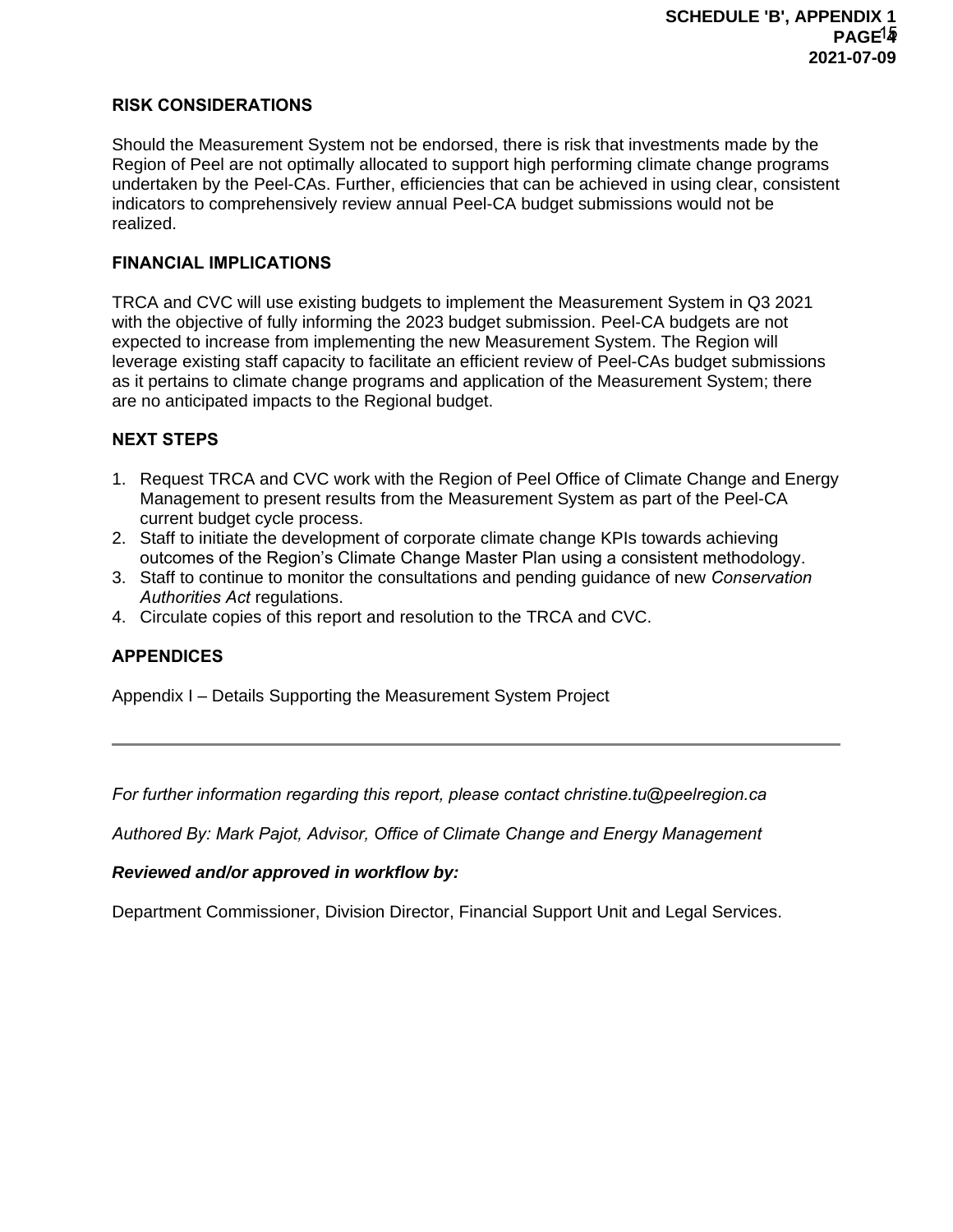Appendix I Peel-Conservation Authority Climate Change Performance Measurement System

#### **Appendix I: Details Supporting the Measurement System Project**

#### **1) The Peel-Conservation Authority Climate Change Performance Measurement System (the 'Measurement System)**

#### **a) Goals and Objectives**

The primary goals of the Measurement System were to establish a consistent methodology to align CA programs in the development of shared KPIs to measure the collective performance of TRCA and CVC climate change initiatives towards achieving shared outcomes that support their respective strategic goals and are aligned with the Region's Climate Change Master Plan (CCMP).

The Measurement System project objectives include:

1. Establish a collaborative approach to develop consensus among the Region of Peel, TRCA and CVC in the formalization of goals and the short-term, intermediate, and long-term outcomes.

2. Increase accountability by effectively measuring and illustrating the effectiveness of TRCA and CVC initiatives, funded according to the Special Levy, in meeting the intended climate change outcomes in the Region of Peel.

3. Align CA initiatives to outcomes to ensure effective prioritization of projects/programs.

4. Improve performance through the development of KPIs that can be used to measure the progress towards achieving the intended outcomes.

#### **b) Results**

The Measurement System project aligned the 44 cost centres between TRCA and CVC into 8 program areas (Table 1) in order to develop shared outcomes in the form of logic models (Note: Program Areas 2 and 7 were merged with other program areas). Logic models provide a graphic representation of the intended program theory and define what is being undertaken in the program (the program activities), what is being produced by the activities (the program outputs), the intended results of the program (the program outcomes), and illustrates how the activities, outputs, and outcomes are causally linked.

| Program Area # | <b>Program Area Name</b>                        |
|----------------|-------------------------------------------------|
|                | <b>Climate Science</b>                          |
| 3              | <b>Flood Management</b>                         |
| 4              | <b>Erosion Management</b>                       |
| 5              | <b>Restoration and Natural Heritage Science</b> |
| 6              | <b>Forest Management</b>                        |
| 8              | <b>School Programs</b>                          |

*Table 1 – The Measurement System Program Areas*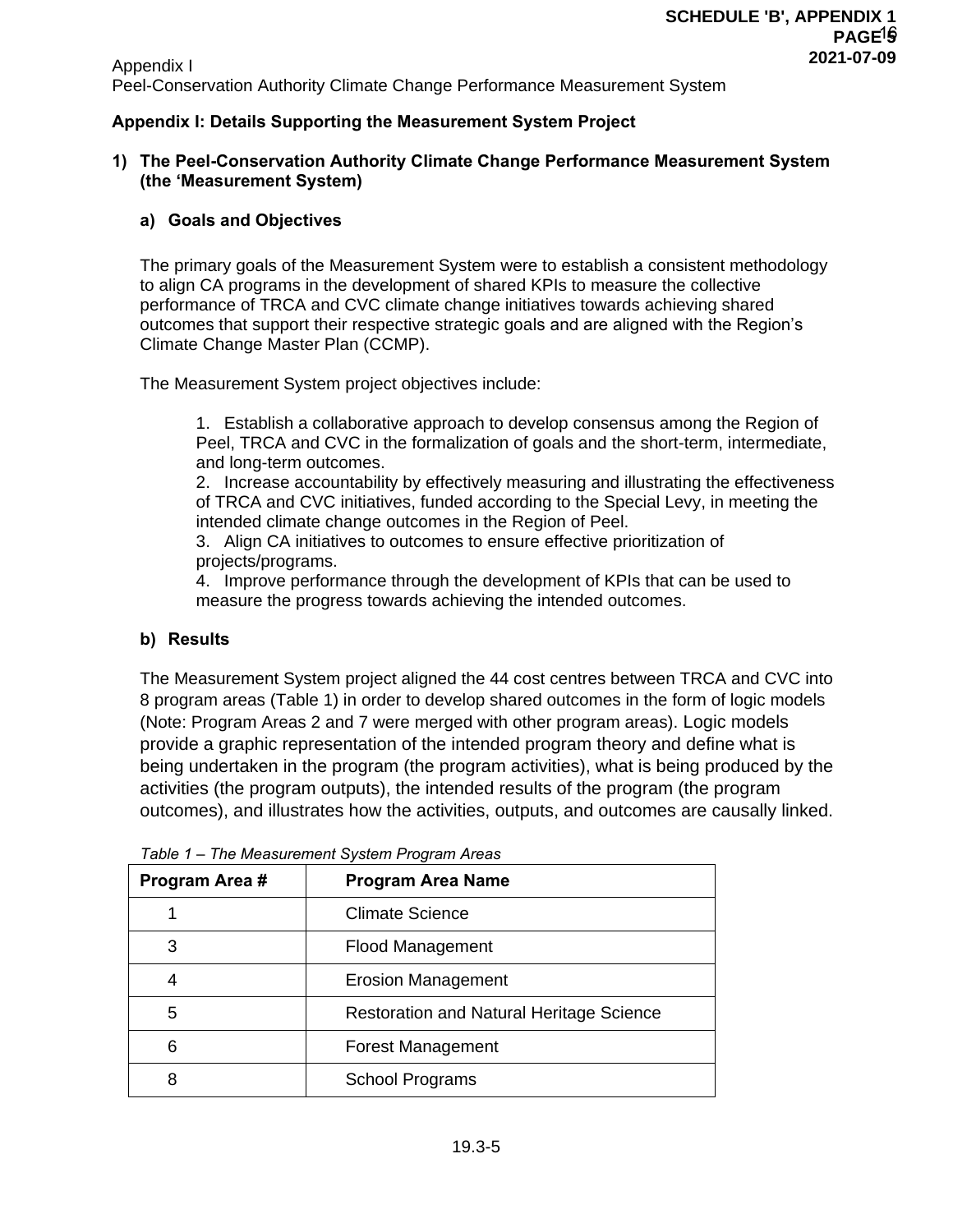Appendix I Peel-Conservation Authority Climate Change Performance Measurement System

|    | Green Infrastructure                        |
|----|---------------------------------------------|
| 10 | <b>Community Engagement and Stewardship</b> |

To define the shared long-term desired outcomes of the Measurement System, three overall logical models were established that underscore three goals for climate change: Adaptation, Mitigation, and Knowledge and Awareness. Using these long-term outcomes, the eight program area logic models were developed, which define both the related shortterm and intermediate desired outcomes, ultimately linking to the overall logic models. See the full report *Section 5.5* for a table displaying the links between the overall logic models and the program area logic models.

With the desired results defined through the 8 program area logic models, 10 KPIs were established to measure the performance of CA initiatives in achieving the program area desired outcomes. The KPIs use a primarily qualitative approach to collecting data, while prioritizing replicability and minimizing subjectivity using templates and defined scoring systems. KPIs were kept to a minimal number to maximize efficiencies for staff, while producing thoughtful and meaningful results.

# **2) Annual Performance Report**

Using a combination of the overall logic models and the associated intermediate outcomes within each of the program area logic models, the KPIs are calculated and presented in an Annual Performance Report (see *the full report Section 6 for an example*) using a high-level "scorecard" to communicate how program areas are performing against the desired outcomes.

The results of the Measurement System creates an opportunity to highlight general performance and achievements with the use of the Special Levy, and can identify future opportunities where program evaluation would be most effective in further exploring and determining program area attribution, causality and precise impacts.

# **a) Pilot and Full Implementation of Performance Measurement System by CAs**

To ensure the feasibility of the system through implementation, CA staff undertook a pilot process that tested the methodology for two program areas. This pilot process identified opportunities to simplify the process and recognized where modifications would be beneficial based on staff feedback. This assisted in securing CA staff participation and support for the upcoming implementation of the system. In 2021, CA staff will initiate the process required to track information that will be used to inform the Annual Performance Report, which will be brought forward to future Regional Council meetings in the following June as illustrated in Figure 1.

# **b) Integration into Region of Peel Budget and Reporting Process**

Annual Performance Reports will be prepared by CA staff and shared with Regional staff to support internal review of CA budget submissions and subsequently reported annually to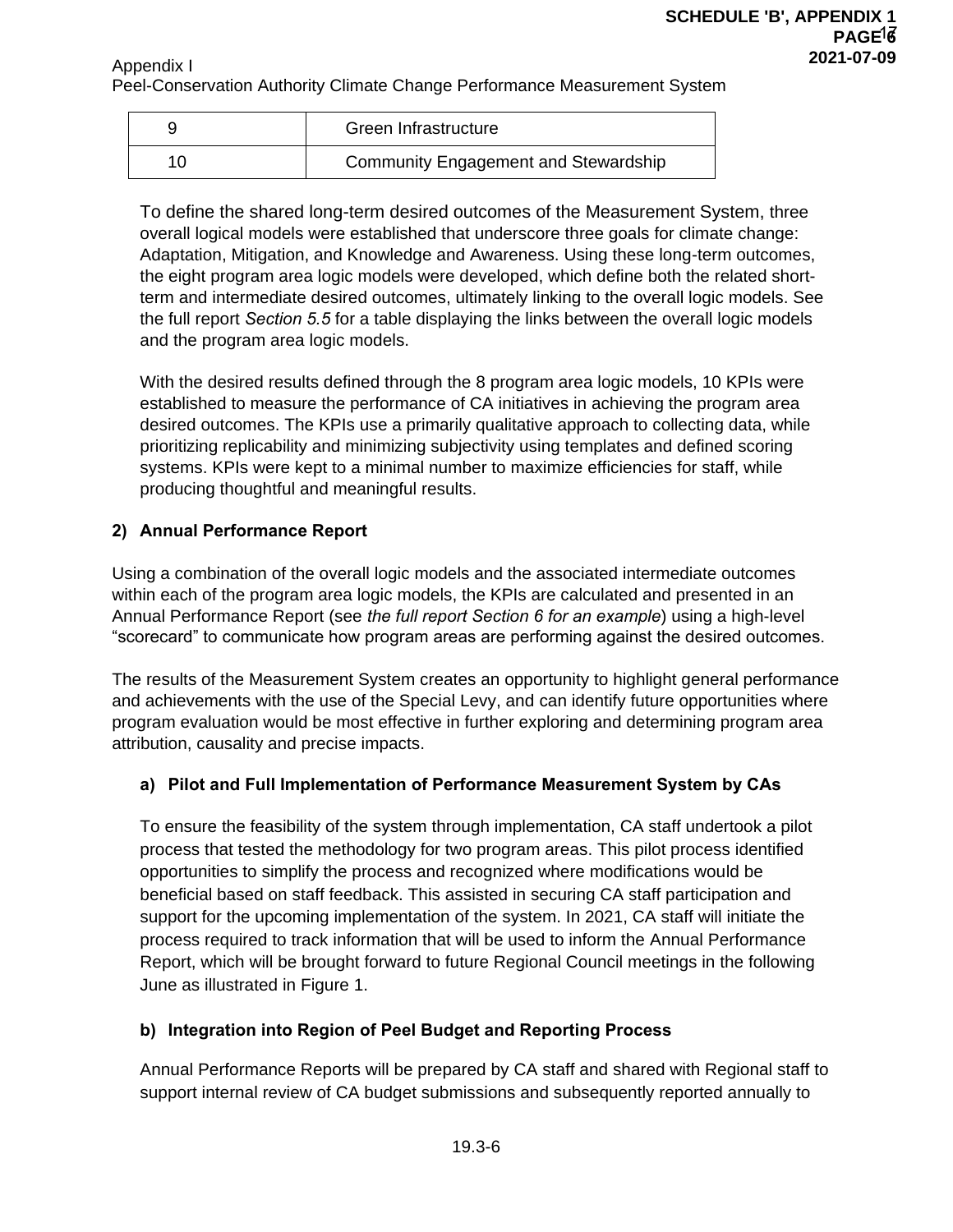Appendix I Peel-Conservation Authority Climate Change Performance Measurement System

Council (see Figure 1). This reporting process will be integrated into the existing CA budget cycle to again minimize any additional time requirements of staff. Further, Regional adoption of a consistent methodology to develop corporate climate change KPIs to track and report on achieving CCMP outcomes will increase both alignment across agencies and clarity on how Regional investments are achieving shared climate change outcomes



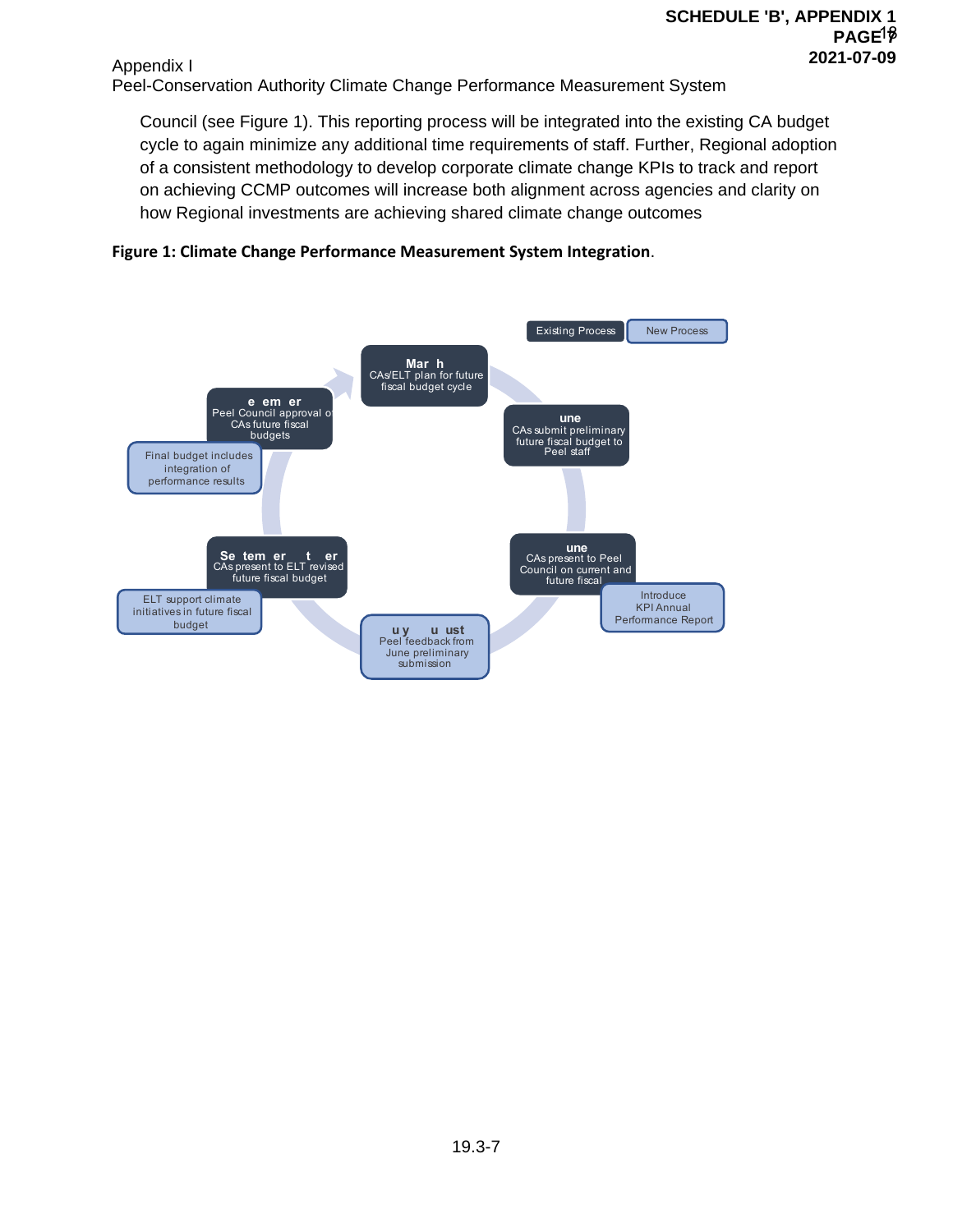**SCHEDULE 'C' PAGE -1- 2021-07-09** 

**TO:** The Chair and Members of the Board of Directors, Credit Valley Conservation

# **SUBJECT: APPOINTMENT OF CORPORATE SIGNING OFFICERS**

### **PURPOSE: To request approval by the Board of Directors of CVC to add additional corporate signing officers for CVC**

#### **BACKGROUND:**

Currently the following positions have been designated as CVC signing officers:

- Chair
- Vice Chair
- Chief Administrative Officer
- Director, Corporate Services
- Director, Watershed Knowledge

Any two of the above positions are authorized to sign and commit the corporation with respect to agreements and banking arrangements. The Chair and the Vice Chair are rarely called upon to act as signing officers in the day-to-day business of the corporation, their role is primarily utilized where the signature of a designated corporate officer is required or in their official capacity.

The CAO and the Director of Corporate Services are the primary signing officers of the corporation. It is prudent that additional Directors be identified as a signing officer to ensure business continuity.

#### **ANALYSIS:**

With the pending retirement of the current Director of Watershed Knowledge it is recommended that two additional CVC Directors be added as a signing officer to support day-to-day business operations. These additional signing officers will ensure authorizations continue to occur in a timely manner when two or more signing officers are required. It is recommended that the Director of Watershed Management and Director of Planning and Development Services be added as additional signing officers.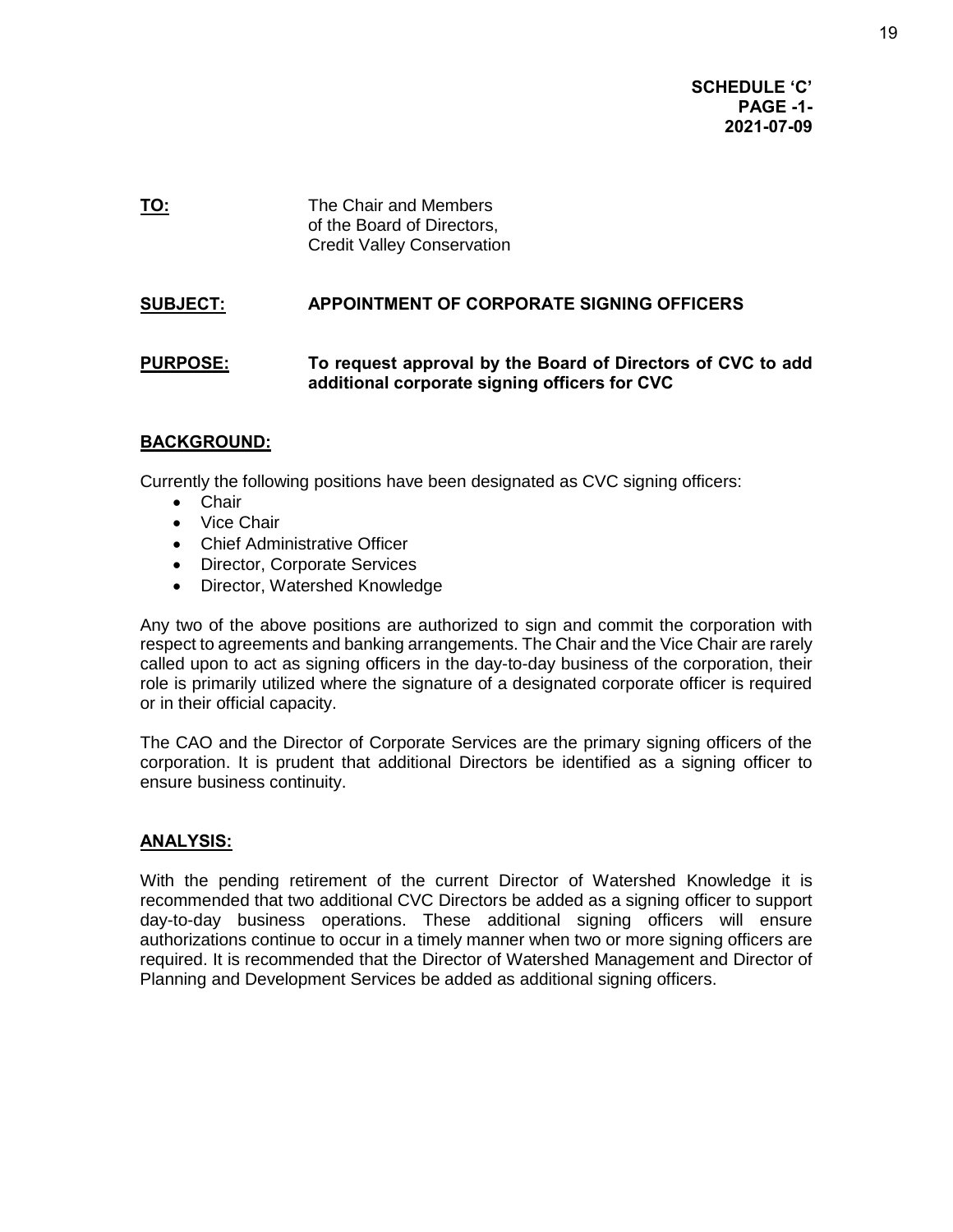#### **COMMUNICATIONS PLAN:**

Staff will communicate the addition of the Director of Watershed Management and the Director of Planning and Development Services as a signing officers as required. Staff will also confirm the retirement of the current Director of Watershed Transformation at the appropriate time with our financial institution where they are identified as a signing officer for the corporation.

#### **FINANCIAL IMPLICATIONS:**

Operationally it is necessary to have corporate signing officers identified. Failure to do so could delay the business of the corporation causing late payments fees or delayed transactions resulting in contractual penalties.

#### **CONCLUSION:**

As a result of the pending retirement of the Director of Watershed Knowledge who is currently identified as a corporate signing officer, it is necessary for day-to-day business operations that additional corporate signing officers be identified.

#### **RECOMMENDED RESOLUTION;**

*WHEREAS the Director of Watershed Knowledge is retiring; and* 

*WHEREAS the corporation requires replacement signing officers to be named;*

*THEREFORE BE IT RESOLVED THAT the report entitled 'Appointment of Corporate Signing Officers' be received and appended to the minutes of this meeting as Schedule 'C'; and* 

*THAT the Director of Watershed Management and Director of Planning and Development Services be approved as a corporate signing officers; and* 

*THAT upon the retirement of the Director of Watershed Transformation that their corporate signing authority be rescinded; and further* 

*THAT the Director of Corporate Services be directed to make all necessary updates as required.*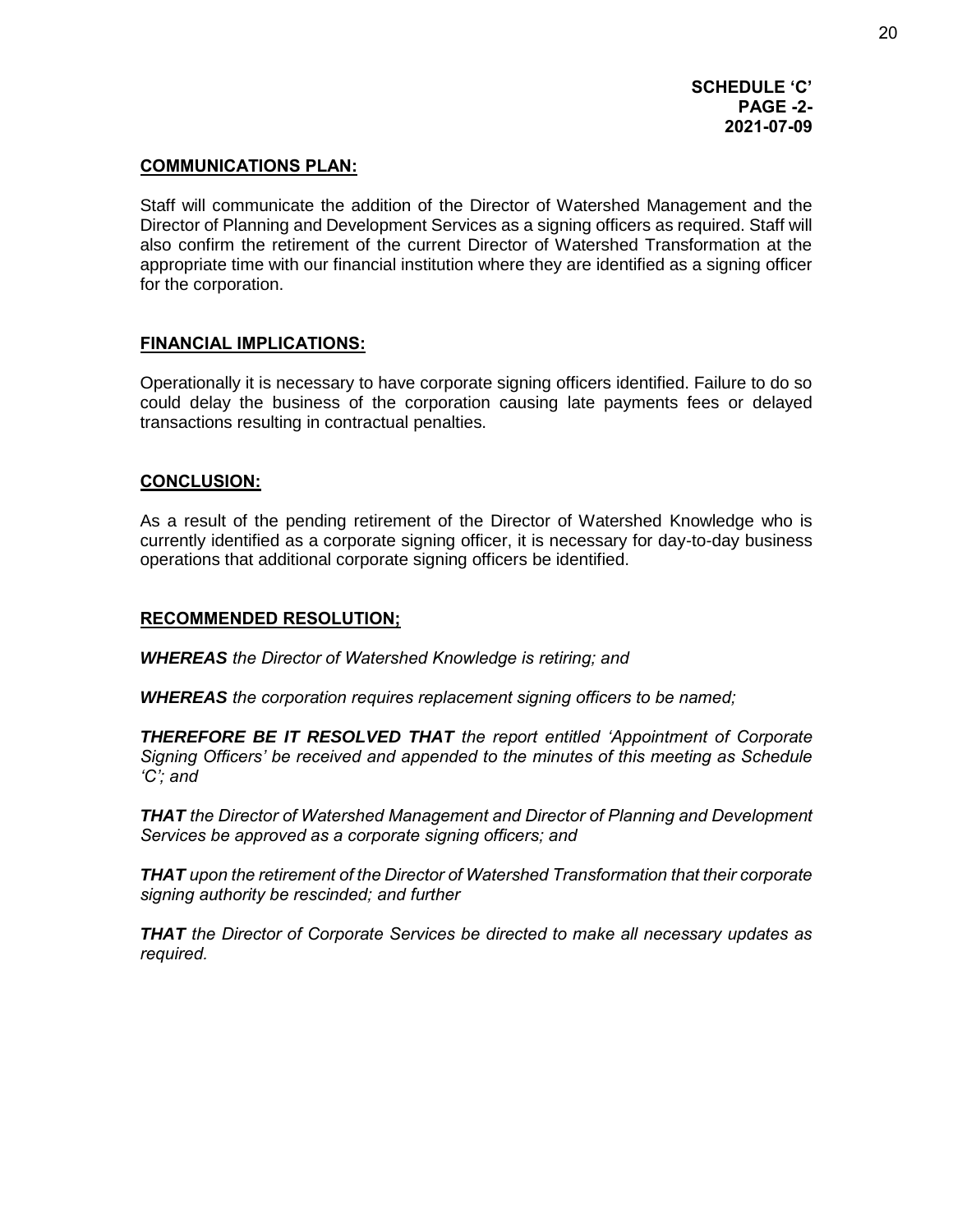**SCHEDULE 'C' PAGE -3- 2021-07-09** 

# **Submitted by:**



Jeff Payne Deputy CAO and Director, Corporate Services

**Recommended by:** 

\_\_\_\_\_\_\_\_\_\_\_\_\_\_\_\_\_\_\_\_\_\_\_\_\_\_ Deborah Martin-Downs Chief Administrative Officer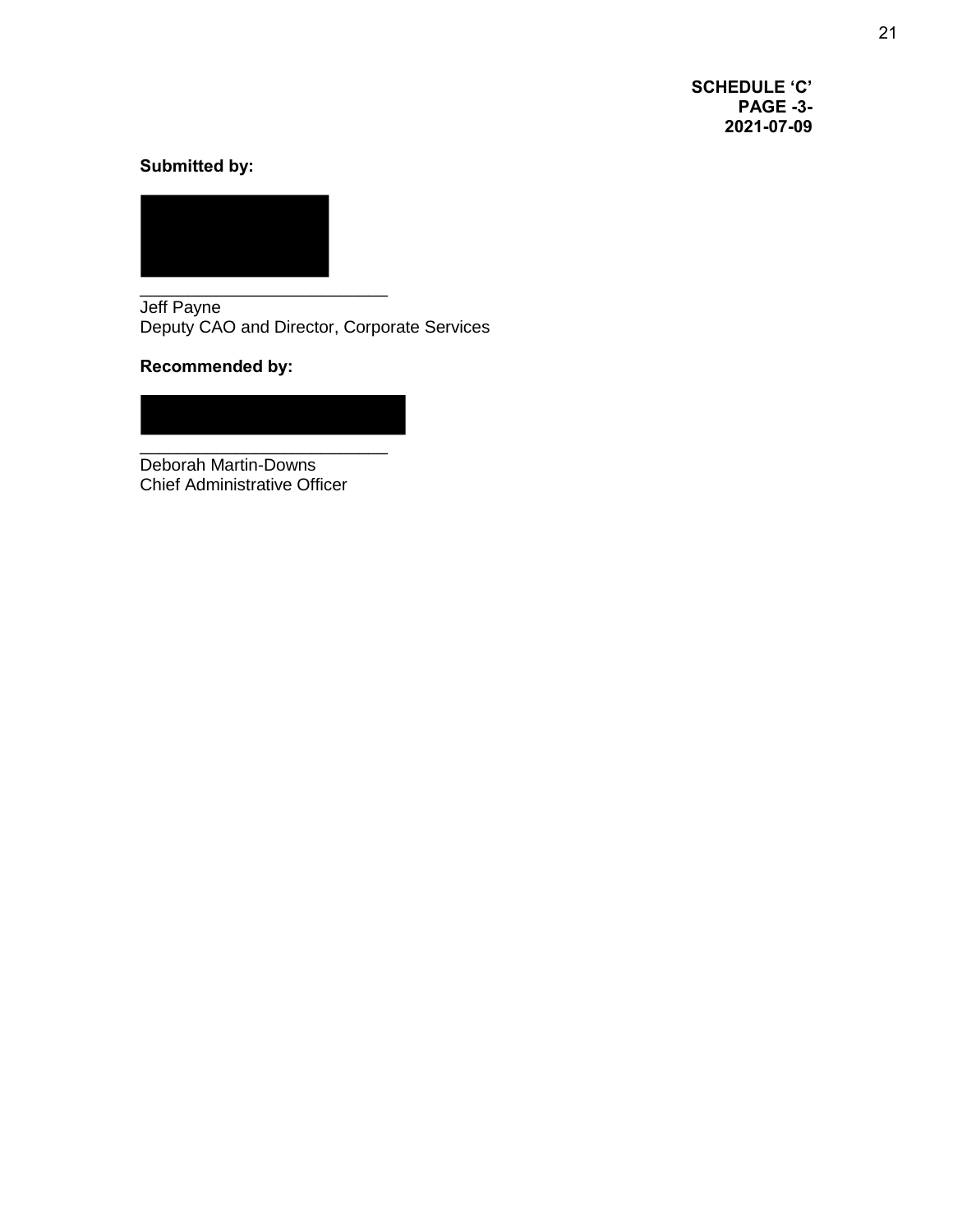**From:Sent:To:**

Conservation Ontario <info@conservationontario.ca> Monday, June 28, 2021 3:30 PM

**Subject:** Conservation Ontario Council Meeting eBulletin - June 21, 2021

**Join Our Mailing List**



**This Council eBulletin provides members with a summary of discussions and decisions that took place at the Conservation Ontario Council Meeting on Monday, June 21, 2021. For additional information, please contact the Conservation Ontario staff member listed below.**

# **General Manager's Report**

Conservation Ontario continues to play a significant role with the Ministry of Environment, Conservation and Parks' Conservation Authorities Working Group. We are meeting every second week and look forward to discussions on the Phase 2 regulations.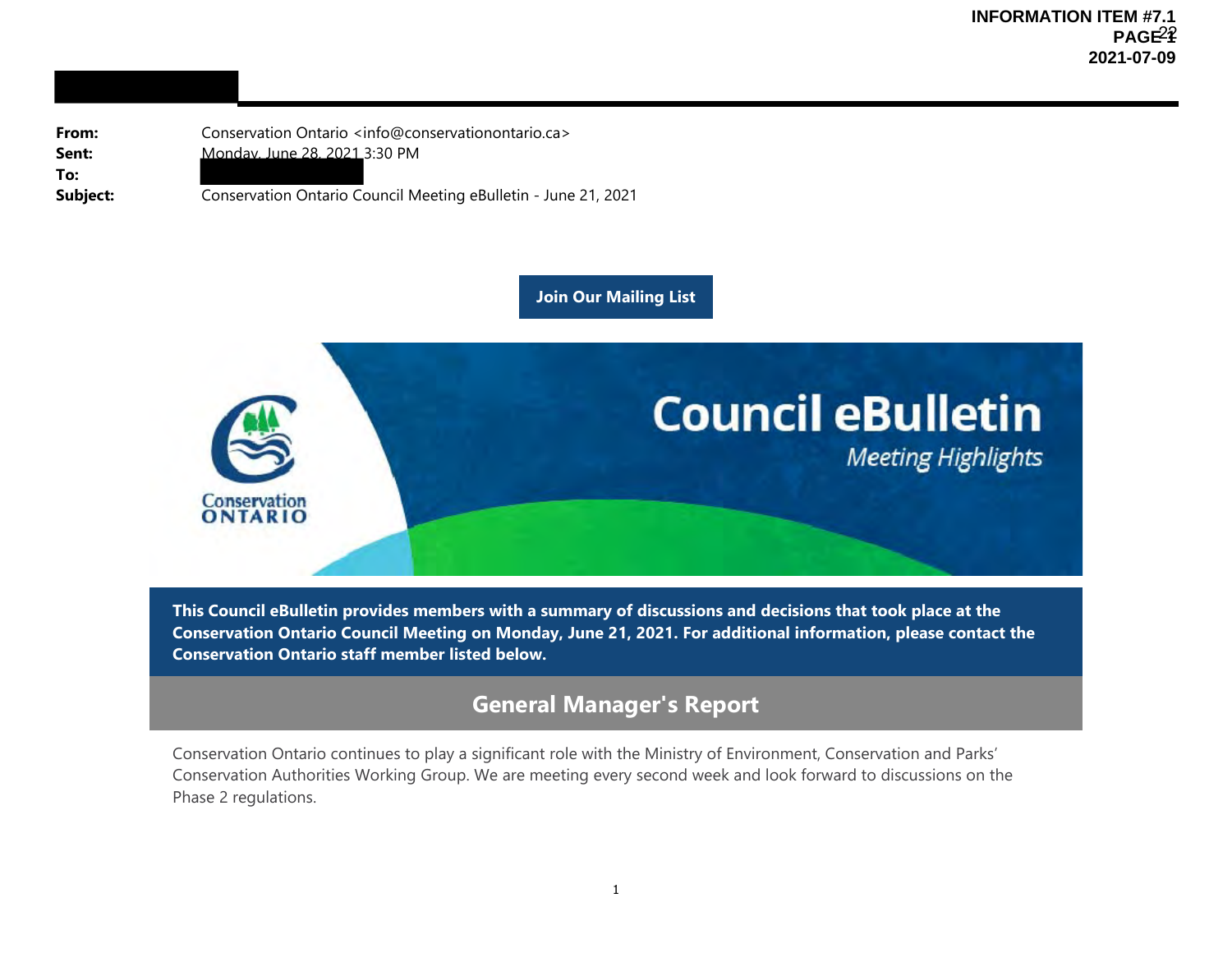Conservation Ontario continues to advocate for funding from both the provincial and federal governments through our pre-budget submissions. We were pleased to see continued funding from the Ministry of Natural Resources and Forestry for the Section 39 and the Water and Erosion Control Infrastructure programs.

Conservation Ontario has begun work on a pre-election strategy for all three levels of governments. It will set out goals, objectives, key messages, target audiences and potential tactics for use by the members. This will be brought forward to Council at a future meeting. For more information, please see the **Council Report.** 

### **CO Staff Contact: Kim Gavine**

# **Regulatory Proposals (Phase 1) under the** *Conservation Authorities Act*

A **report** was provided to Council with regard to the Phase 1 Regulatory Proposals to the *Conservation Authorities Act*, including Conservation Ontario's proposed positioning. The positioning highlights the work that CAs and CO will do to support successful implementation while flagging a number of limitations including ever shortening timelines, cost and capacity. Conservation Ontario will continue to engage with the Province on regulatory and policy priorities related to the review of the Conservation Authorities Act and will initiate development of materials to support Conservation Authorities in implementation (see **implementation timeline**). Conservation Ontario submitted CO's response to the Province on June 22, 2021. More information on the Regulatory Proposals (Phase 1) with links to Conservation Ontario's submission and media release can be found **here**.

### **CO Staff Contact: Bonnie Fox**

# **Conservation Ontario 2021–2025 Strategic Plan**

Conservation Ontario Council received CO's proposed five year workplan and communications strategy to accompany the 2021-2025 Strategic Plan. Activities were developed based on discussions held by the Council Strategic Plan Working Groups. Final communication products are being developed and will be shared with conservation authority members and staff. For more information, please see the **Council Report**.

### **CO Staff Contact: Kim Gavine**

**Updated Memorandum of Understanding**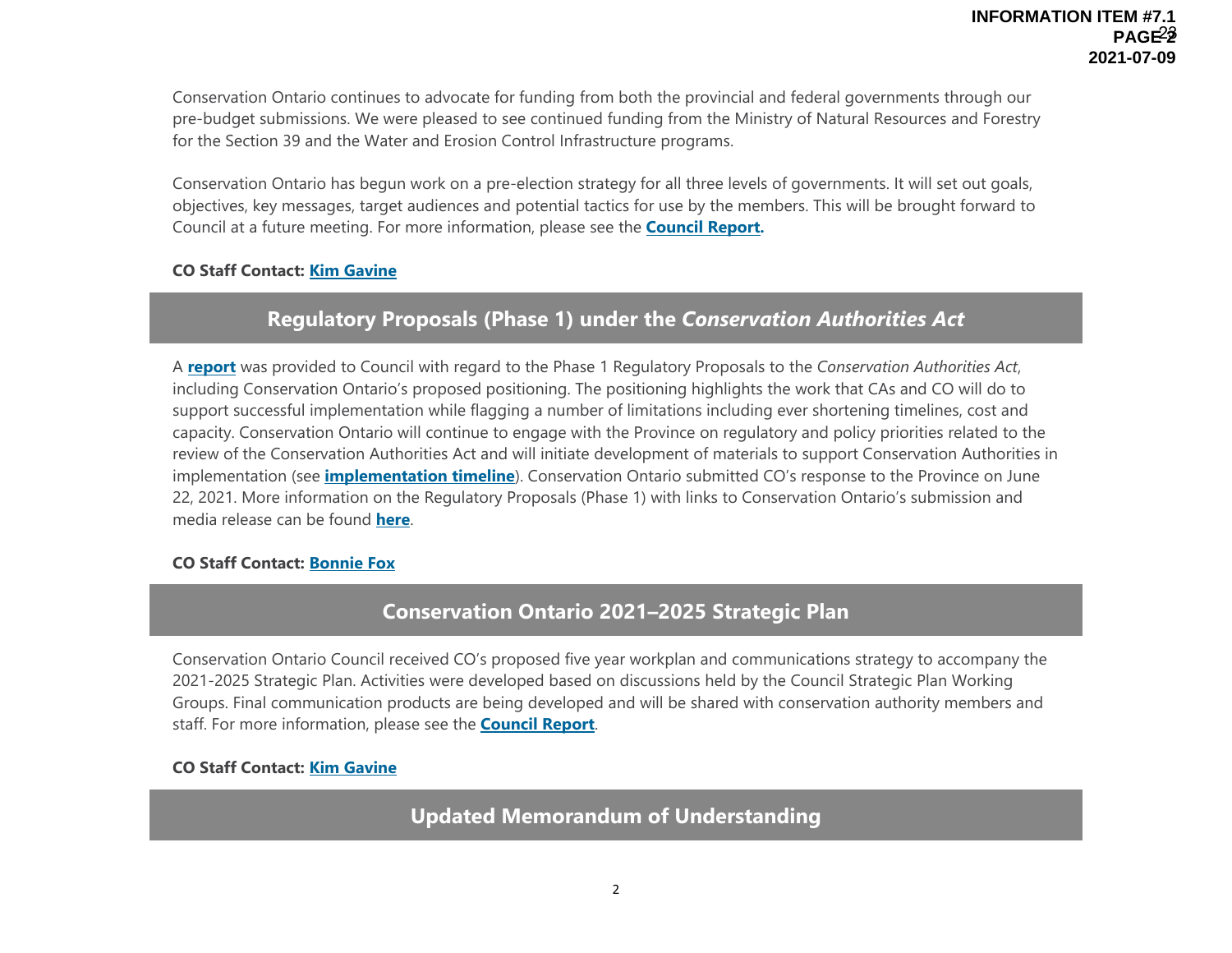# **between Conservation Ontario and Hydro One**

At the June 21, 2021 meeting, Conservation Ontario Council endorsed the signing of an updated Memorandum of Understanding (MOU) between Conservation Ontario and Hydro One Networks Incorporated. The updated MOU enhances many of the positive communication principles from the previous (2011) MOU, and recognizes the need for Hydro One to obtain permission under Section 28 of the *Conservation Authorities Act* for their maintenance and construction works in CA-regulated areas. As part of this updated MOU, an appendix has been prepared which outlines recommended protocols to be followed by CAs and Hydro One to assist with streamlining the process of applying for and issuing permission for a selection of low-risk, routine Hydro One work activities.

The final updated MOU and Protocols will be provided to all CAs as notice of the updated agreement, and to allow for individual CAs to consider the local use of the recommended protocols relative to their administration of section 28 regulatory responsibilities. A training session on the updated MOU and recommended protocols is planned for July, 2021 for all interested CA and Hydro One staff. For more information, see the **Council Report**.

### **CO Staff Contact: Nicholas Fischer**

# **New Research by EcoHealth Ontario**

An overview was provided of three new ecohealth business case studies and how they used a conceptual framework developed by EcoHealth Ontario and Green Analytics to estimate the healthcare savings created by greenspaces and urban green infrastructure. The Greenbelt Foundation sponsored and led the research. Two conservation authorities led projects (CVC and TRCA). There are **links to the case studies** and their results. For more information, please see the **Council Report**.

### **CO Staff Contact: Jane Lewington**

**2021 Health Hikes Campaign and Other Communications Initiatives**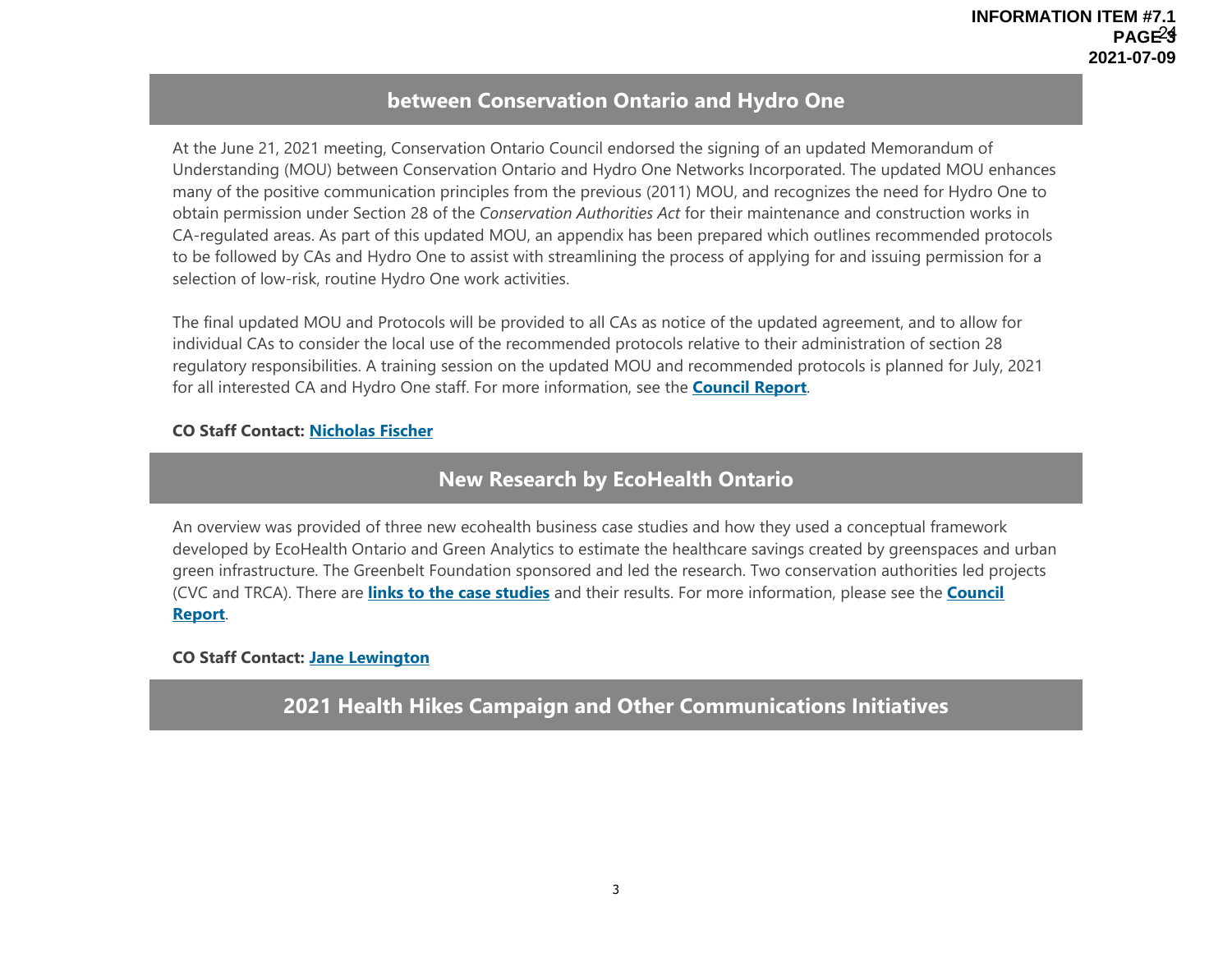#### **INFORMATION ITEM #7.1 PAGE 4** 25**2021-07-09**



Conservation Ontario's 2021 Healthy Hikes social media was launched on May 3rd with a focus on the mental health benefits of nature within the context of the COVID-19 pandemic. The campaign focused on the theme *Mental Health & Nature – Protect Your [Mental] Health*. The monthly campaigns will continue through October 31 and will cover the following themes: Accessibility (June), Conservation Lands (July), Nature for All (August), Environmental Education (September) and Nature as Self-Care (October).

The start of the Healthy Hikes campaign aligned with the Canadian Mental Health Association's (CMHA) *Mental Health Week.*

More information on this and other projects undertaken by CO Marketing and Communications (Unflood Ontario, 2021 Emergency Preparedness Week) are found in the **June 2021 Marketing and Communications Update**. There are also reports on the Conservation Areas 2021 workshop, ReKindle the Sparks 2021 Workshop and the 2021 Latornell Conservation Symposium.

### **CO Staff Contact: Nekeisha Mohammed**

# **Growing Canada's Forests: A request for Information on the 2 Billion Tree Program**

The Government of Canada's commitment to planting an additional 2 Billion Trees over the next 10 years and investing \$3.16 Billion, is part of the broader approach to nature-based climate solutions. On February 19<sup>th</sup>, 2021 Canada launched more information about opportunities under the Growing Canada's Forest Program and 2 Billion Tree commitment. The report summarizes Conservation Ontario and CA engagement in the process to develop a Collaborative Ontario Submission led by Forests Ontario and requests endorsement of a letter of support. Natural Resources Canada (NRCan) is reviewing the submission towards development of this Program. It is anticipated this will lead to further engagement in the development of a full proposal. For more information, see the **Council Report**.

#### **CO Staff Contact: Jo-Anne Rzadki**

**Conservation Ontario's Recommendations to Ontario's Advisory Panel on Climate Change**

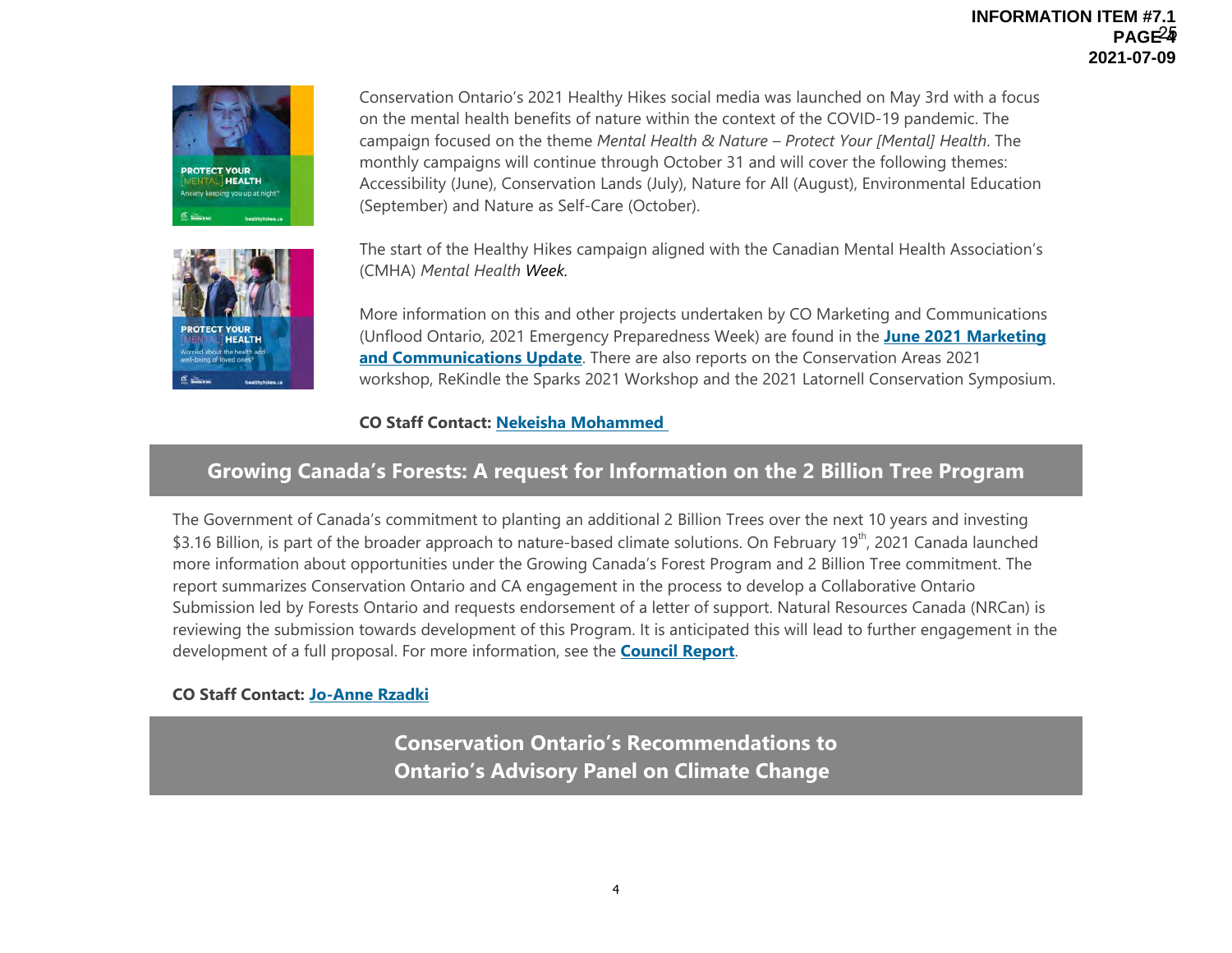In November 2019, the Minister of Environment, Conservation and Parks (MECP) introduced the Advisory Panel on Climate Change to provide expert advice on the implementation of the province's climate change actions - especially how Ontarians can prepare for the costs and impacts of climate change. The focus of the work is on resilient communities, homes and infrastructure. The CO Council Agenda provides Conservation Ontario's recommendations to the Panel. CO staff will monitor for release of the Advisory Panel's advice and opportunities for engagement with the Province and others in implementation of recommendations. For more information, see the **Council Report**.

### **CO Staff Contact: Jo-Anne Rzadki**

# **Program Updates**

- i.**Drinking Water Source Protection** *(Deborah Balika)*
- ii.**Marketing and Communications** *(Jane Lewington and Nekeisha Mohammed)*
- iii.**Business Development and Partnerships** *(Jo-Anne Rzadki)*
- iv.**Information Management** *(Rick Wilson)*

**Conservation Ontario**905-895-0716 | **info@conservationontario.ca www.conservationontario.ca**

Conservation Ontario | 120 Bayview Parkway, Newmarket, L3Y 3W3 Canada

**Follow Us**

Unsubscribe deb.martindowns@cvc.ca

Update Profile | Constant Contact Data Notice

Sent by info@conservationontario.ca powered by

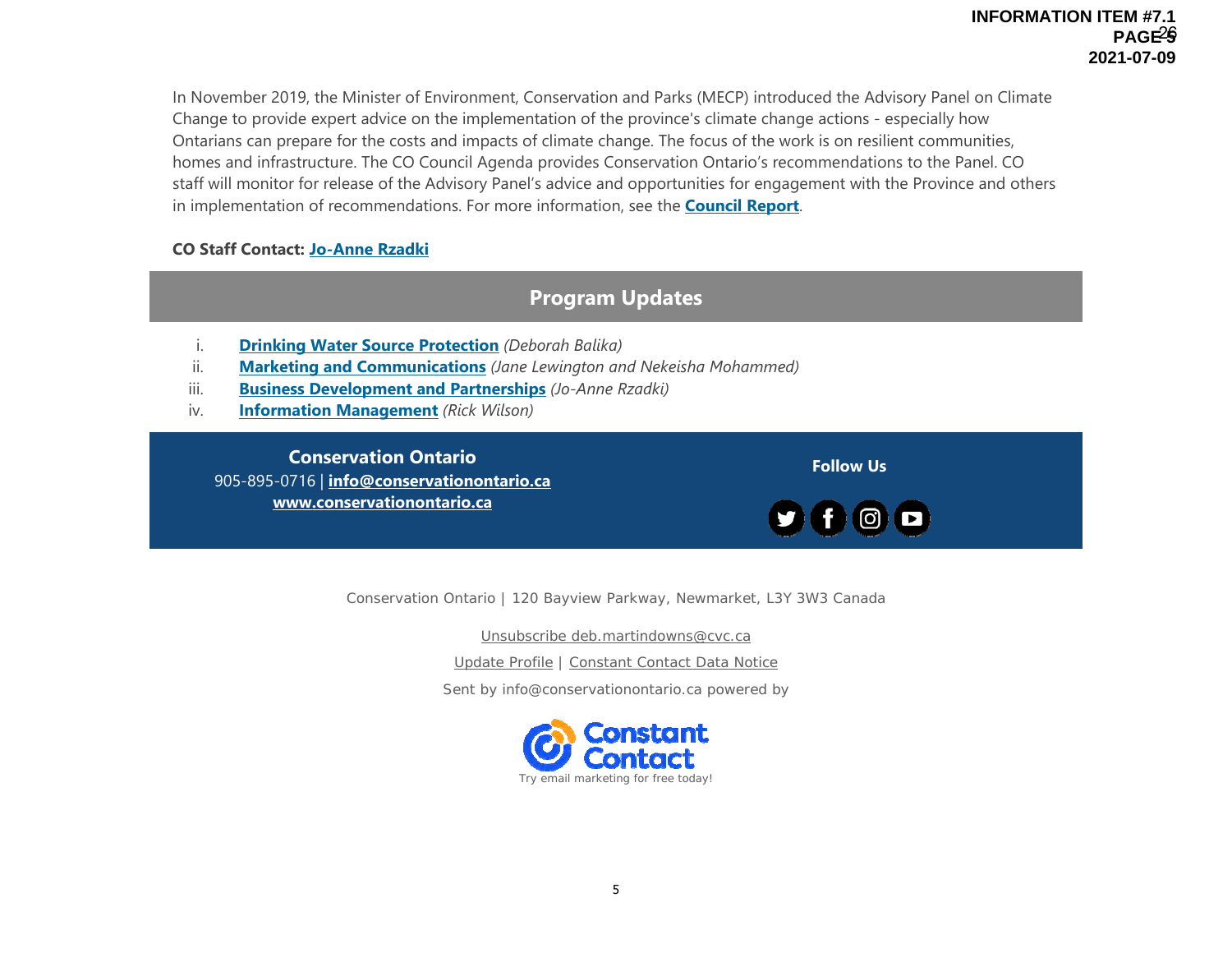# **Chipperfield, Tamara**



**From:** Lou Maieron < > **Sent:** Monday, June 28, 2021 10:06 AM **To:** Karen Ras **Cc:** Chipperfield, Tamara < **Subject:** [External] FW: Lou M Silver Creek Request .. M pls review

**[CAUTION]** This email originated from outside of the organization. Do not click links or open attachments unless you recognize the sender and know the content is safe. If in doubt contact help211@cvc.ca

Ms. Chipperfield …please forward this to all CVC board members.

Ms. Ras:

I contacted CVC many months ago asking why the trees are regularly tipping over or drowning standing dead on my farm, especially of concern are trees adjacent to two of our major ground water spring sources. Its these springs that starts a significant tributary of the Credit River .. they should not being harmed. I have sent you the photos of tree disaster previously …. I really do not know why this tree destruction is happening .. I am guessing it has to do with elevated water levels, perhaps because of subdivision development regarding and approvals issued. I am still patiently waiting for the CVC to send some experts to determine the cause of this deforestation. I want CVC to determine why this is happening so we can put a stop to it. Its getting worse each year.

Prior to this subdivision going in, we never had tree devastation or deforestation problems. But I am not an expert and so do NOT know why this is deforestation is happening ? That is why I am again asking for help from the CVC ... it is terrible what is happening here, in a core Greenland, perhaps an ESA and definitely an ANSI, all of which CVC has a mandate to protect. So why are you not assisting in determining and solving the issue here. Are you telling me this portion of the Credit watershed is not important ?

The question is …. Is the CVC going to assist me and bring this environmental destruction to a stop or is CVC just going to pass the buck and continue to allow it to happen ? Because admitting there is now a problem, may not look so good on those that approved what went on that may have created this situation? Saying its not in CVC's mandate is a cop‐ out, because CVC is under the supervision of the MOEE and together they should be working to protect and enhance the natural environment, particularly areas of significant importance, like ground water discharges which start the west credit river. A cop out is what you answer is sounding like. I really do not think CVC wants to be portrayed in that light?

I thought CVC was about "caring for the Credit" I have a sign to that effect at my farm entrance ..please advise me on how to engage that process … "caring for the Credit" if not with the CVC? With whom then? Watershed protection is a CVC mandate.

A major tributary of the West Credit River starts on my farm and all around that #1 spring source, tress are dying and being toppled over ( sent you the photos) … Tree destruction is not happening all over my farm… but rather in specific areas …why is that? I would like to see this stop! Is the CVC going to assist with a resolution by sending staff to access and address this ongoing problem or just pass the buck again?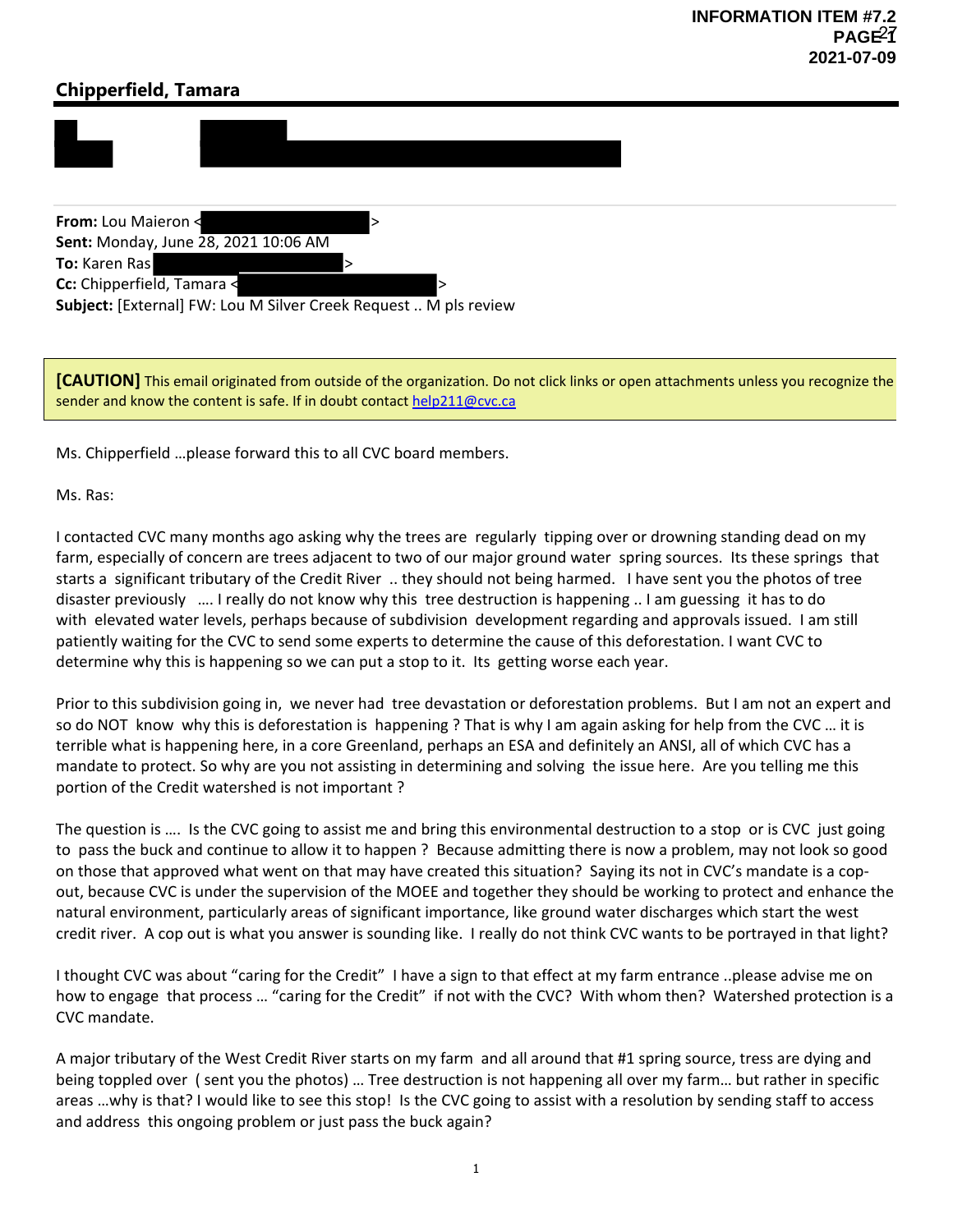You decide madam chair, this email offers you and the CVC board the opportunity to reconsider your statement "that **2021-07-09** CVC considers the matter closed", there are many avenues to bring this matter forward after the CVC has chosen to close off this discussion.

Please reconsider your decision and lets do what is RIGHT for the Credit River

Lou Maieron B.Sc. Fisheries Biologist, Principle, Silver Creek Aquaculture Inc.

Sent from **Mail** for Windows 10